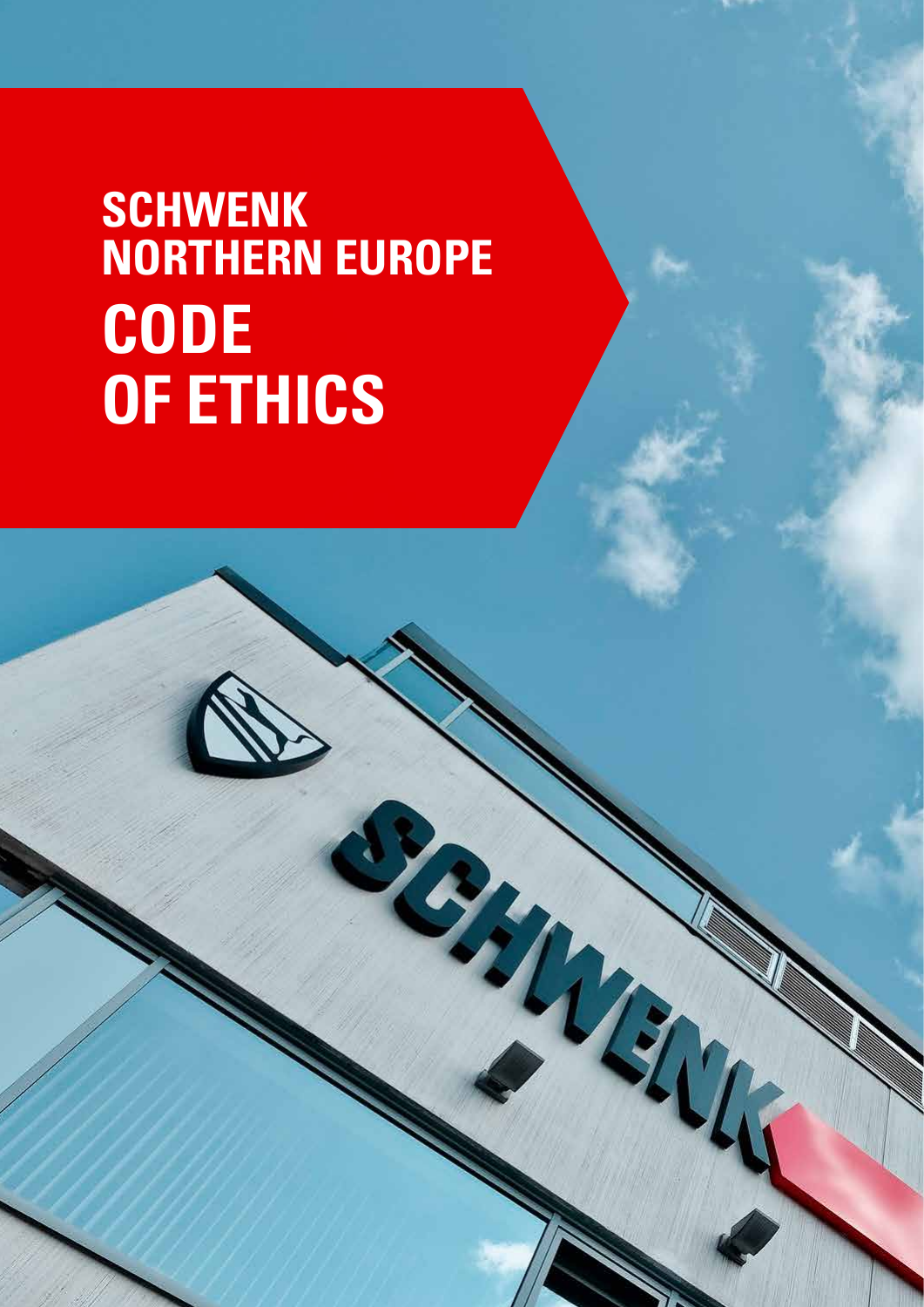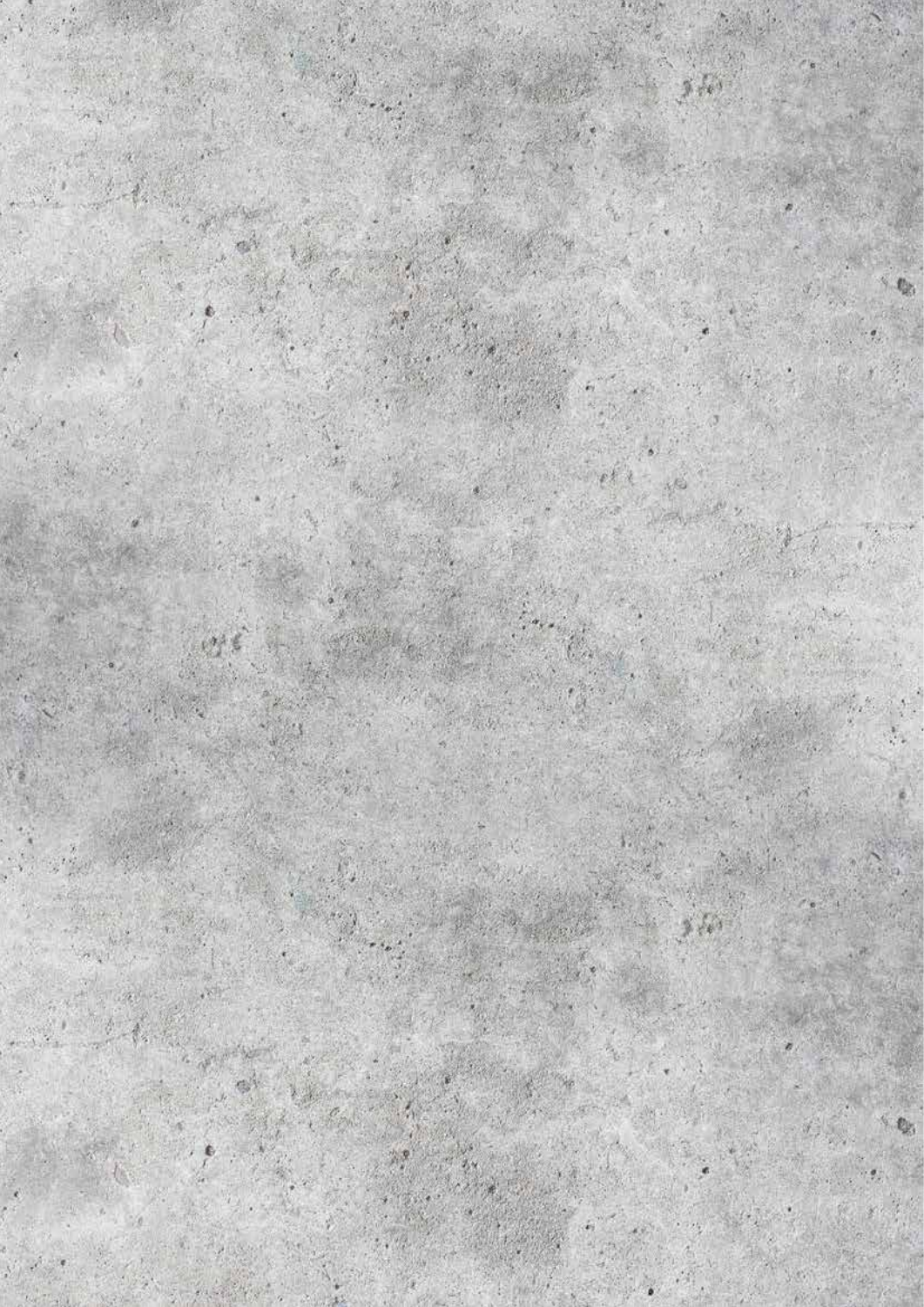# **Contents**

| <b>MESSAGE FROM MANAGEMENT</b>                                        | 4              |
|-----------------------------------------------------------------------|----------------|
| <b>SCHWENK VALUES</b>                                                 | 5              |
| <b>HEALTH AND SAFETY</b>                                              | 6              |
| <b>HUMAN RIGHTS</b>                                                   | $\overline{1}$ |
| <b>EMPLOYMENT</b>                                                     | 8              |
| Equal Opportunities                                                   | 8              |
| Mutual Respect and Harassment                                         | 9              |
| Personal Views and Involvement in Politics                            | 9              |
| <b>ENVIRONMENTAL PROTECTION AND</b><br><b>SUSTAINABLE DEVELOPMENT</b> | 10             |
| <b>Environmental Protection</b>                                       | 10             |
| <b>Corporate Social Responsibility</b>                                | 11             |
| <b>FAIR BUSINESS PRACTICE</b>                                         | 12             |
| Conflict of Interest                                                  | 12             |
| Additional Employment and Involvement<br>in Other Companies           | 12             |
| Prevention of Corruption, Gifts                                       | 13             |
| Competition                                                           | 13             |
| Money Laundering                                                      | 14             |
| Fraud                                                                 | 15             |
| <b>Transaction and Financial Records</b>                              | 15             |

| <b>RELATIONS WITH STAKEHOLDERS</b>                                                  | 16 |
|-------------------------------------------------------------------------------------|----|
| <b>Relations with Clients</b>                                                       | 16 |
| <b>Relations with Suppliers</b>                                                     | 16 |
| Relations with the Public                                                           | 17 |
| Relations with Public Administration,<br>Municipalities and Their Capital Companies | 17 |
| <b>Communication and Use of Social Media</b>                                        | 17 |
| <b>PROTECTION OF SCHWENK'S RESOURCES</b>                                            | 18 |
| Protection of Information                                                           | 19 |
| Personal Data                                                                       | 20 |
| Intellectual Property                                                               | 20 |
| <b>RESPONSIBILITY OF MANAGERS</b>                                                   | 21 |
| <b>COMPLIANCE WITH THE CODE OF</b><br><b>ETHICS AND REPORTING OF BREACHES</b>       | 22 |
| Whistleblowing                                                                      | 23 |
|                                                                                     |    |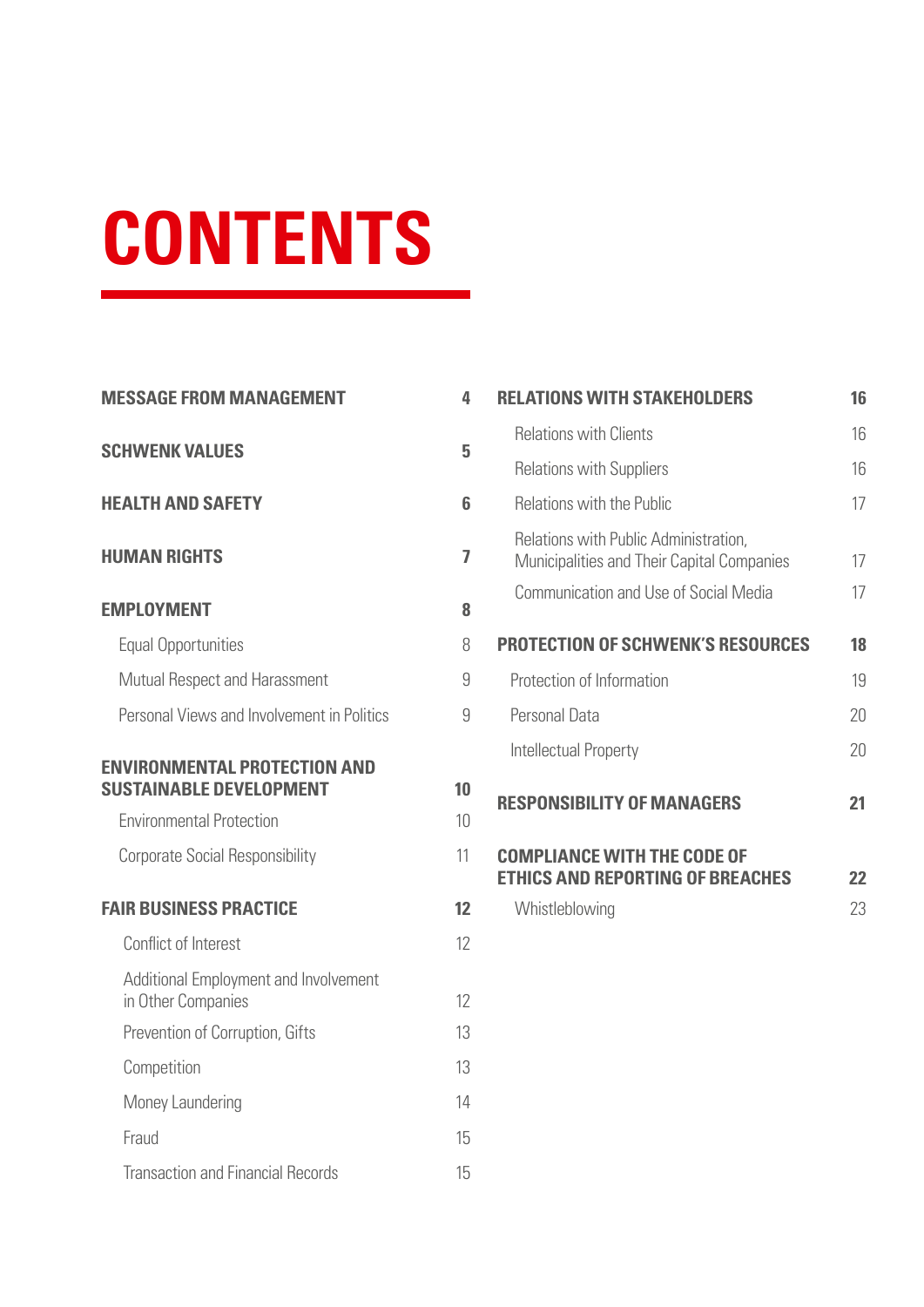## **MESSAGE FROM MANAGEMENT**

**Being a family-owned company in operation for six generations we are certain that there is a direct link between the business principles and high ethical standards laid down in this Code of Ethics and SCHWENK's continued growth and success.**



It is equally undeniable that SCHWENK's strength lies with its employees, therefore we rely on each of our employees to respect the values of SCHWENK and other principles of this Code of Ethics, because only together we can produce and provide high quality goods and services and earn the trust of our clients, partners and other stakeholders.

SCHWENK is an international company, which is why we conduct our business in accordance with applicable local laws, as well as international obligations, including human rights, regardless of location.

We at SCHWENK, believe that it is very important to treat all stakeholders involved in our business with respect. We must also not forget to show respect amongst ourselves – employees towards each other. Furthermore, as the business environment continues to evolve, it is necessary to respect local

communities and future generations by pursuing sustainable business solutions and thinking about the opportunities and prosperity of future generations.

Our goal is to cultivate and maintain a strong common culture at SCHWENK, regardless of location and business unit, and to achieve this, we expect each employee to adhere to the principles set forth in this Code of Ethics in our<br>professional collaborations both collaborations. internally and externally, and in decision making. We are confident that complying with the Code of Ethics will help us avoid failures, violations and resulting negative consequences, and maintain the good reputation of SCHWENK.

Although this Code of Ethics is not intended to be a manual that contains answers to all questions, we recommend that you treat it as a road map that sets out the principles to guide your daily work at SCHWENK.

We expect you to adhere to our values and the requirements of this Code of Ethics at all stages of SCHWENK's business chain, locations and operating structures, as it is our responsibility not only to the company, its clients and partners to make SCHWENK a well trusted business partner, but also towards each other to create a work environment that is pleasant to return to everyday.

Best Regards, Reinhold Schneider CEO SCHWENK Northern Europe Chairman of the Management Board SCHWENK Latvija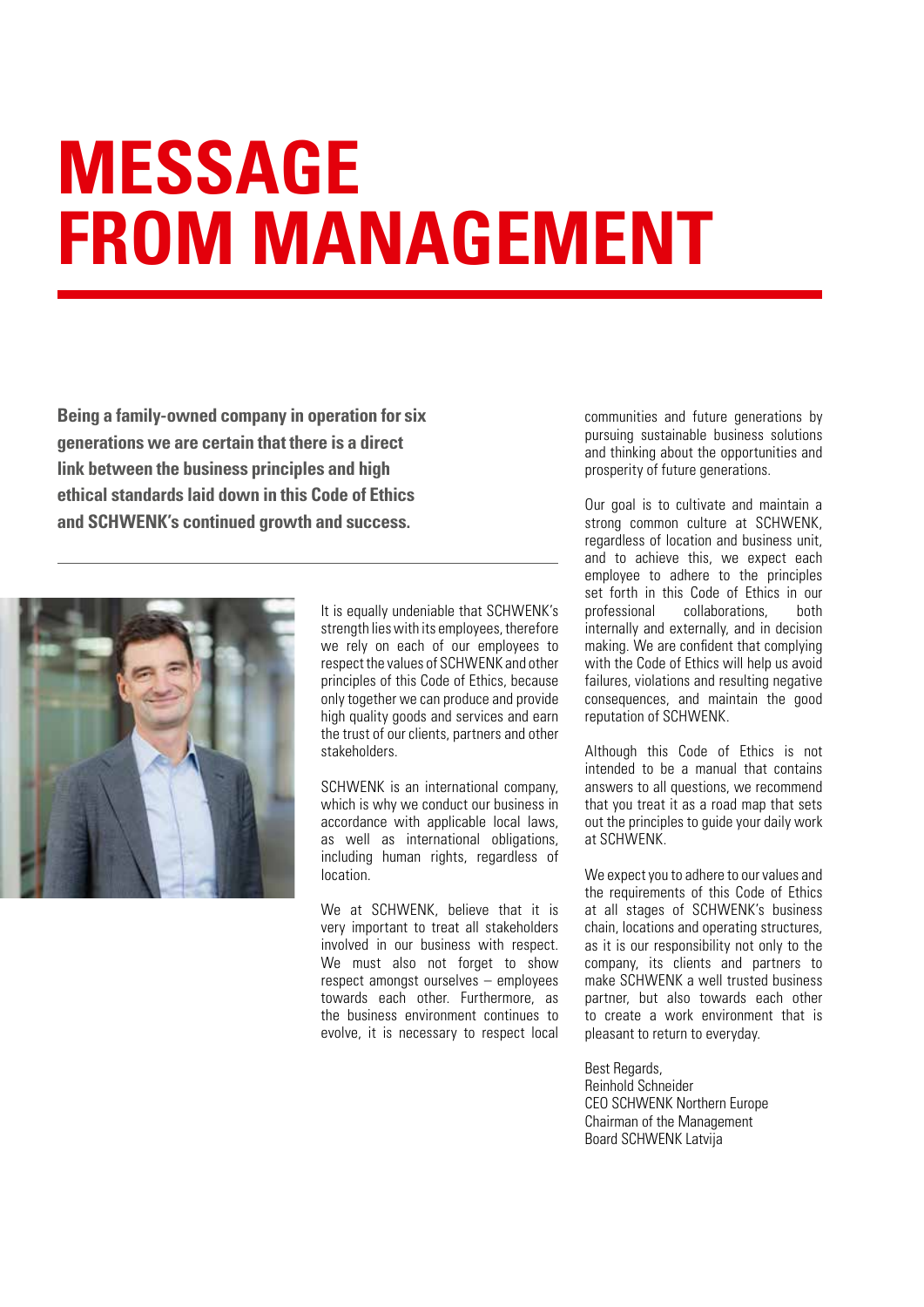## **SCHWENK VALUES**

**Our success is rooted in our values, which, as the business environment and industry evolve, are pillars that remain unchanged and continue to form the foundation of our operations. These values reflect our identity – who we are, how we act and what we believe in.**



#### **1.HEALTH AND SAFETY:**

our mission is zero harm – everyone should return home safe and sound. We constantly work to transform corporate value of Health & Safety practices into a personal one.



#### **2.COLLABORATION:**

respecting individuality and diversity, we collaborate for a shared value – within a team, within our customers and communities. Collaboration goes beyond cooperation, it is co-creation, mutual trust and long-term work with the approach of shared value.



#### **3.GROWTH:**

growth and development of business, communities and individuals. With bold, but thoroughly assessed investment and innovations we achieve continuous growth and development. We evaluate courage and initiative, which goes hand in hand with individual and corporate responsibility. We believe in regional strength, in human power and bright minds.



#### **4.RESPONSIBILITY:**

we continue with pride and build with responsibility for next generations to come. We live the material we use  $-$  we love it and respect it. Each individually and as a company we take full responsibility for our decisions and actions. We honour our long roots and act with responsibility towards our customers, communities and planet Earth in order to build for a lifetime and leave the best legacy we can for next generations.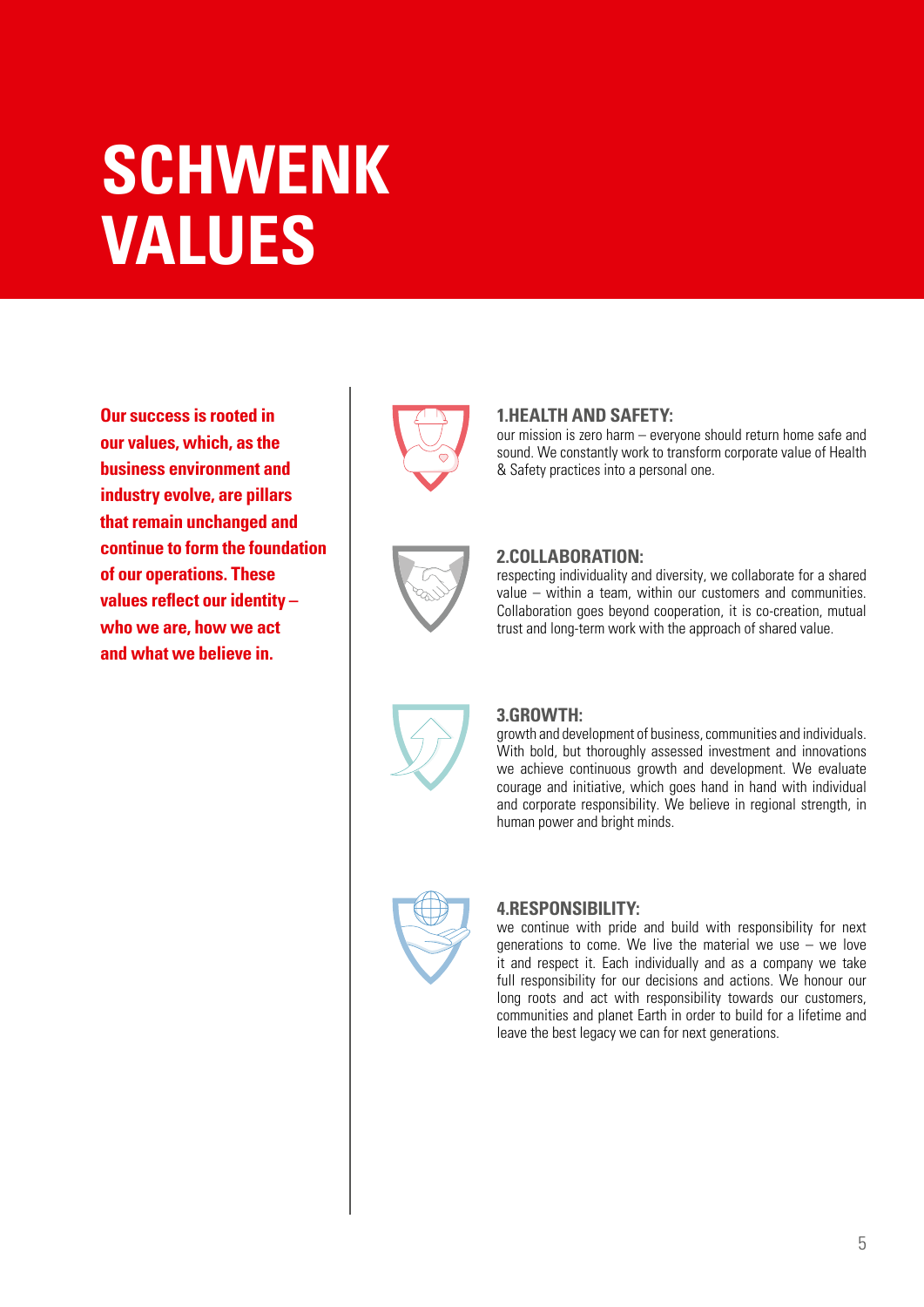## **HEALTH AND SAFETY**

**Health and safety are priorities for SCHWENK in any activity we do, regardless of location and business unit. Ensuring a safe work environment is a team effort as it depends not only on the safe conduct of one individual employee but on the safe conduct of all employees, therefore proactive involvement of each employee is essential.**



We have developed a variety of safety instructions, regulations and policies that are based on statutory requirements and updated according to industry best practice, so we expect that it is your personal priority, as an employee, to carry out your job safely, not only by following these documents, but also applicable workplace safety legislation.

We also provide our staff with regular trainings, including trainings designed to perform specific work duties, and personal protective equipment needed to perform their work safely. You, in turn, must always commit to following these procedures in the course of performing your work duties, applying and sharing information from safety trainings, and using personal protective equipment properly.

In addition to your direct responsibilities, you must always take care of the safety of everyone at our workplace, as well as other people who may be affected by SCHWENK's operations. Everyone must remember that no action or decision, regardless of how important, is worth sacrificing their health and safety or that of other colleagues or stakeholders.

We urge you to protect yourselves and your fellow human beings not only while performing your work duties, but also beyond.

You must be prepared to act when you suspect or know there is a safety risk. It is your responsibility to cease and ensure that our subcontractors also cease any work or any circumstances that are deemed unsafe or where there is a safety risk.

Our subcontractors must be certified and before commencing cooperation with SCHWENK must commit to adhere to our health and safety policies. If your job responsibilities include the coordination of engagement of and collaboration with subcontractors, you must ensure that the subcontractors respect the same health and safety requirements and treat health and safety the same way as we and our company.

If you are a mid- to high-level manager, you must set an example for other employees in meeting safety requirements and are expected to demonstrate a clear commitment to holding safety as the highest priority when carrying out your duties and management functions.

We trust that you will be able to objectively evaluate your well-being every day before you start work, as it is unacceptable and unsafe to work when you are not healthy or under the influence of legal or illegal substances, including alcohol.

Ensuring safe working environment and the prevention of workplace violence is of utmost importance to our company. Any weapons, including firearms, inside the workplace pose a potential threat to the safety of our employees and are strictly prohibited at all times inside company premises and on company property or while you are engaged in work on behalf of the company, whether on-site or off-site.

If you observe circumstances that present an endangerment or are likely to endanger safety and health, report them without delay to your immediate supervisor or Health and Safety Department and try to prevent them, if possible.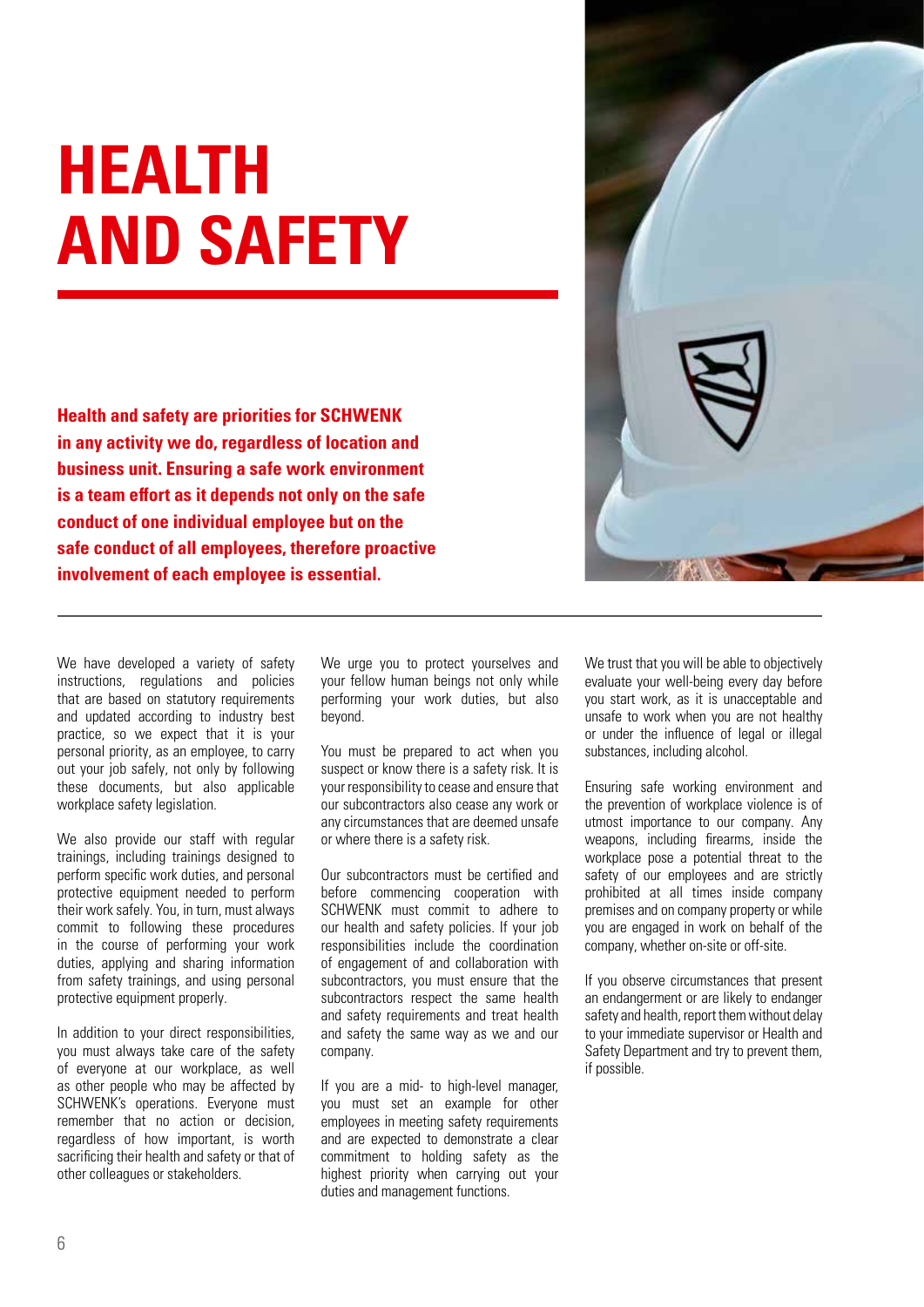## **HUMAN RIGHTS**

**Respect for human rights is the cornerstone of SCHWENK's operations, regardless of country of operation and business unit.**



We support and respect the protection of internationally recognized human rights principles – the Universal Declaration of Human Rights and International Labour Organization's Declaration on Fundamental Principles and Rights at Work, and the ten principles of the United Nations Global Compact.

We condemn human rights violations in our business, including in the supply chain, and in the operations of our cooperation partners. We will take any reports of potential human rights violations at our company, as well as in the business of our cooperation partners, seriously.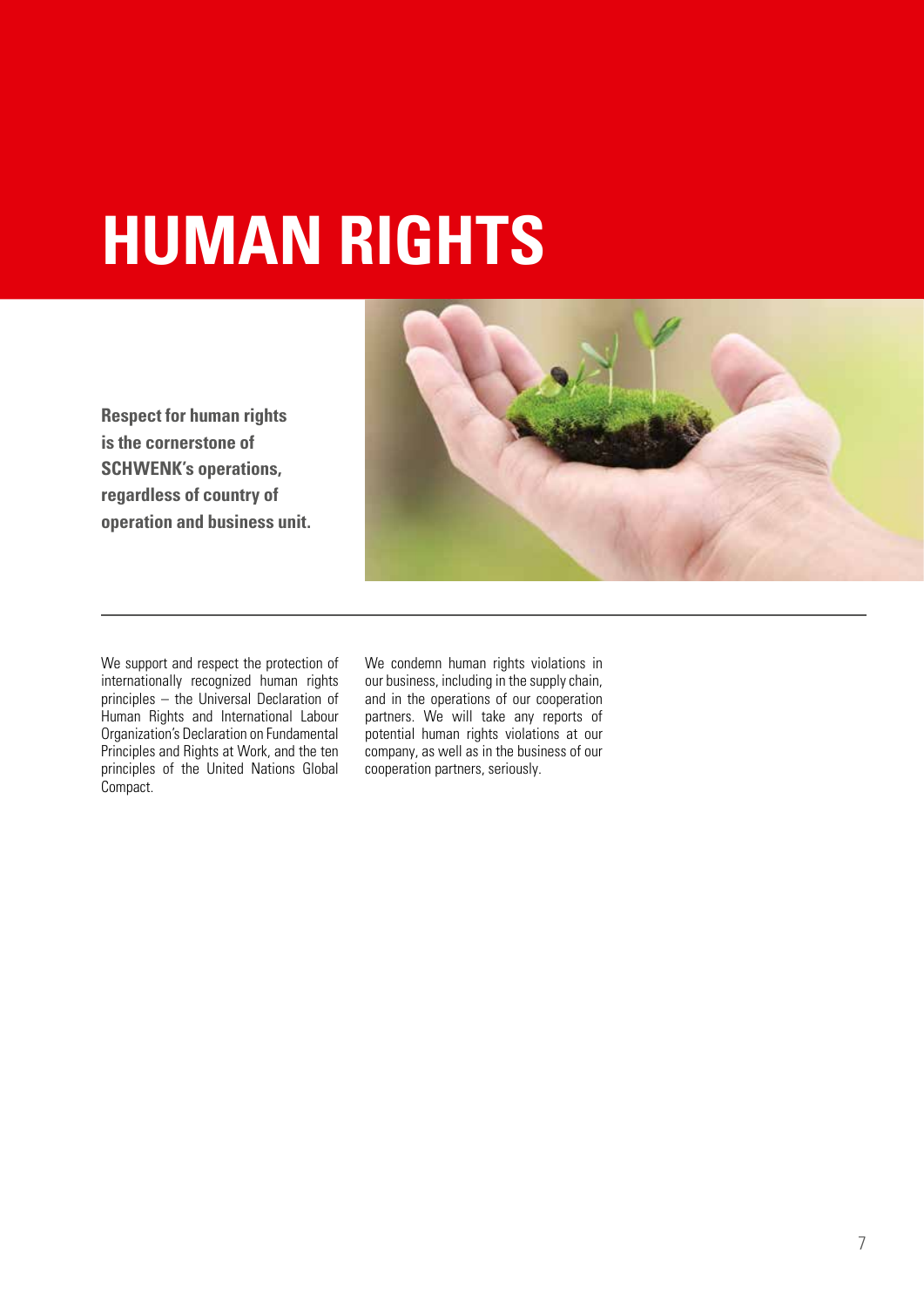## **EMPLOYMENT**

**Employees are at the heart of SCHWENK's success and progress, and our company complies with all applicable international and national employment laws at all stages of its operations to ensure fair, safe and humane working conditions.**

#### We do not violate the right of our employees to freedom of association, privacy, the ability to enter into collective agreements and to remuneration in line with their duties and the market situation. We do not tolerate discrimination in the workplace, especially in relation to the factors described below, as well as child labour or forced labour.

As a company, we provide our employees with the employment rights arising from this section of the Code of Ethics and rely on you as employees to respect these rights and ethical principles towards each other, as only by working together we can ensure a fair, respectful and productive work environment.

#### **Equal Opportunities**

In our view, the diversity of our employees holds great value, and employees with their unique professional and life experience make a significant contribution to the growth and success of SCHWENK.

**We undertake to ensure equal opportunities for our employees, regardless of location and business unit, and to categorically prevent discrimination against employees based on:**

race, religion, age, nationality, gender, sexual orientation, political views, trade union membership, marital or disability status, and other personal characteristics.

We recruit, hire and promote employees solely on basis of their professional qualifications and experience in the performance of the respective work, and do not allow our decision to be influenced by the personal characteristics listed above. We also terminate employment relationships strictly in accordance with applicable employment law, not based on subjective, unfounded considerations.

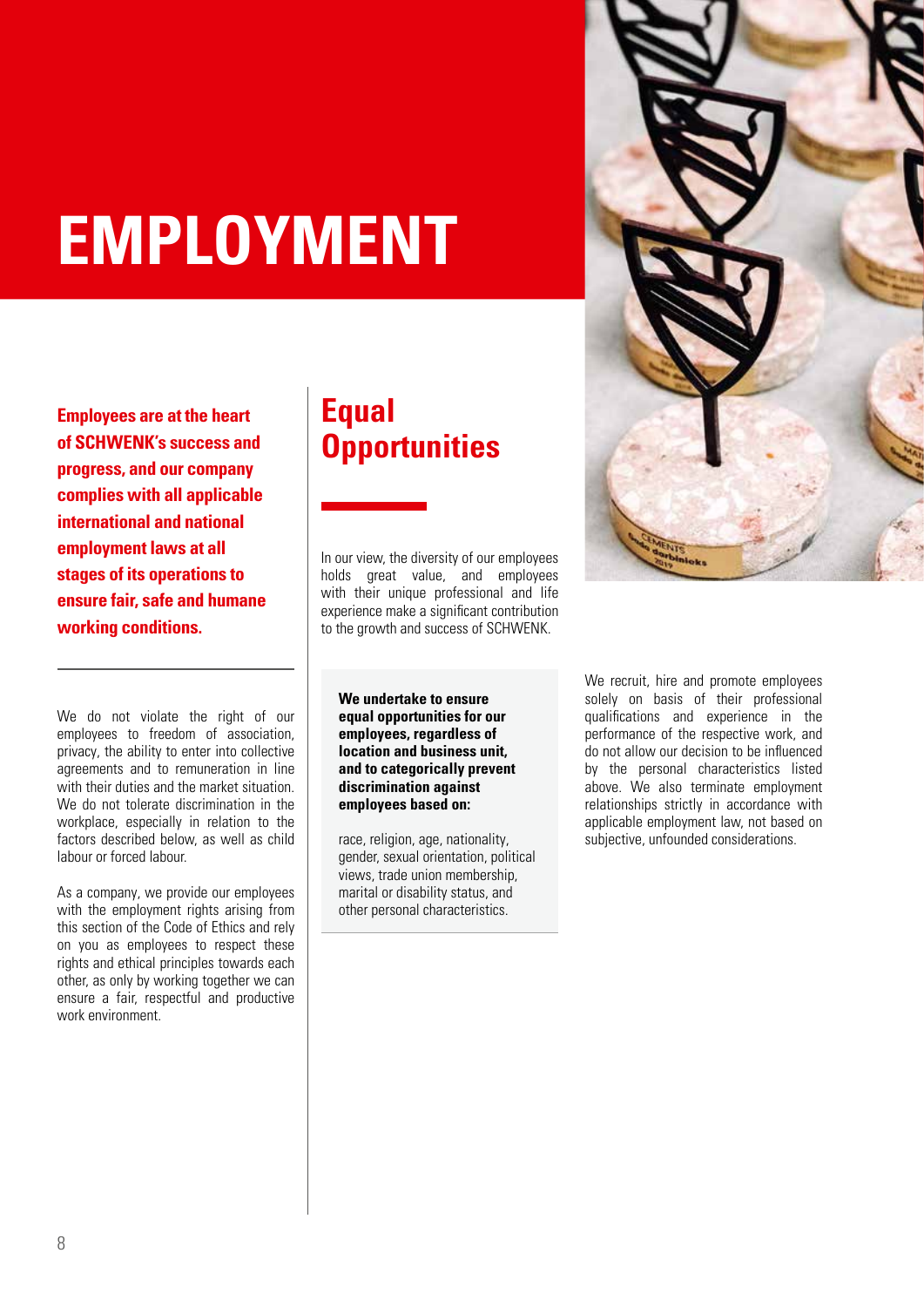

#### **Mutual Respect and Harassment**

At SCHWENK, it is important that employees are provided with a work environment, in which they feel free to communicate with other colleagues and express their views and ideas, thus achieving their full potential. To create such an environment, we need to respect each other in our daily work.

Any form of harassment at the workplace is strictly forbidden. Harassment is any unwanted, offensive or discriminatory behaviour that creates a hostile, degrading work environment. Examples of harassment include unwanted sexual advances or insinuations, bullying, inappropriate comments or jokes, and threats of any kind. Also, deliberate rumours, slander and social isolation in the workplace will not be tolerated.

We expect every employee to contribute to open and honest communication, meaning that you need to listen to and respect the opinions of other colleagues, regardless of their professional qualifications and position, and the fact that your views may differ. Criticism is acceptable when it comes to promoting the work process or protecting the company's interests, but it must be constructive and respectful of the parties involved.

We encourage each of you to think about how you would feel if you had been treated by another colleague the same way you treated him or her, and to bear in mind that we are all different, our experiences may differ, and our views may not concur. For example, what one perceives as an innocent joke can be offensive to another person.

In any group of people, disagreements are a natural occurrence, but it is important to resolve them in an open and constructive way, based on valid arguments, rather than using personal insults against each other.

### **Personal Views and Involvement in Politics**

Our company recognizes the fundamental right of employees to freedom of expression and supports employees' rights as individuals to participate in the political process, including donating to political parties, in accordance with applicable laws, but it is important to distinguish public activities and expression on behalf of SCHWENK from personal public activities and expression.

If you take part in political activities as an individual, you must undertake to express only your personal views and, in case of doubt, state that your views are personal and in no way reflect SCHWENK's views. The same applies to other forms of personal expression in public.

You must make sure that your personal political views do not influence the performance of your professional duties and your cooperation with clients, suppliers and any other business partners. You must also undertake not to use SCHWENK's reputation and resources, including your working hours, to further your political activities and interests.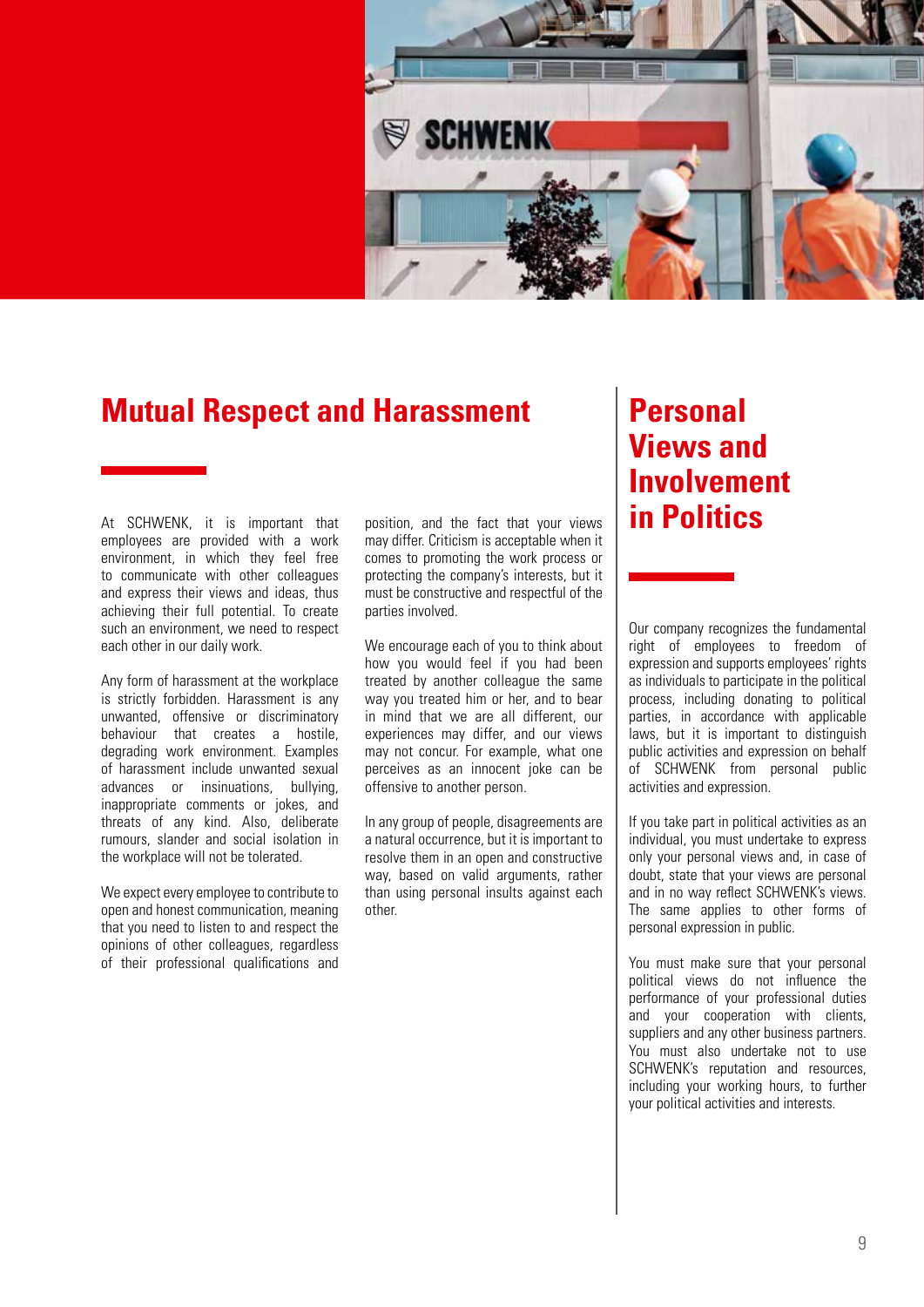### **ENVIRONMENTAL PROTECTION AND SUSTAINABLE DEVELOPMENT**

**SCHWENK's operations, which include the production of cement and concrete, extraction of raw materials from quarries and logistics activities, have an impact on the environment and community.**

**We have volunteered to take steps to improve the environment and the well-being of our society, both through sustainable solutions in the production and extraction of raw materials, and through partnerships with local communities and non-governmental organizations.**

#### **Environmental Protection**

We always comply with the requirements of applicable national and international environmental legislation, as well as the terms and conditions of permits issued to us for the operation of our plant, the extraction of raw materials and related operations. In the absence of such requirements, we set high standards ourselves.

#### **For us, environmentally responsible behaviour means the following:**

- pollution prevention, monitoring and control of air emissions;
- $\blacksquare$  reduction of ecological footprint, which includes the rational use of earth's resources and the conservation of biodiversity in our locations and surrounding area;
- $\blacksquare$  reduction of physical environmental factors, including noise, vibration, lighting and transport intensity. When planning traffic flow, designing and operating equipment, the impact of these factors on the company's employees and the surrounding population and community shall be considered;
- $\blacksquare$  rational use of water resources. which includes accurate resource accounting, saving (reducing wasteful use) and promoting reuse, or substitution with a lower quality resource;
- $\blacksquare$  maintaining and promoting a circular economy model, which includes the reduction and non-generation, reuse, recycling or incineration of waste with energy and material recovery;
- saving energy, installing energy efficient equipment, making efficient use of electricity, replacing fossil fuels with alternatives;
- $\blacksquare$  responsible rehabilitation of quarries upon completion of quarrying in accordance with applicable laws:
- $\blacksquare$ providing environmental incident and complaint management, including incident detection, effective investigation, identification of responsibilities and actions to reduce the risk of recurrence.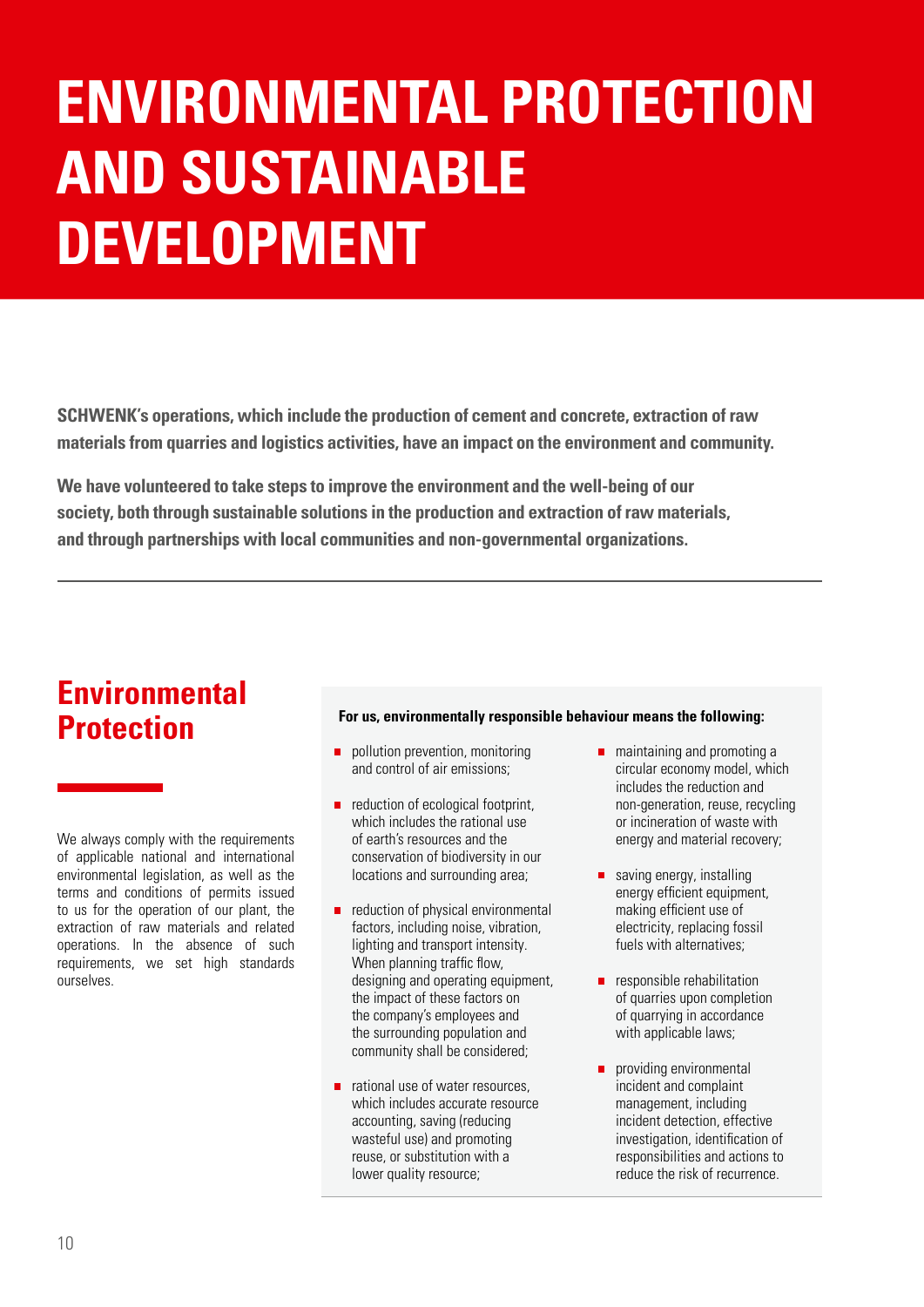

We ensure that procedures and systems are in place at all SCHWENK sites, such as the Environmental Management System, which foresees and regulates environmental impact assessment, cooperation with environmental stakeholders and management of environmental incidents and complaints. Meeting environmental objectives, obtaining the resources necessary for their achievement, improvement, control, monitoring is the responsibility of the Environmental Department and the Plant Manager.

If at any stage of SCHWENK's business operations you notice or suspect an environmental risk, you are required to report this immediately to the Plant Manager and the Environmental Department.

We promise continuous and gradual development to improve our environmental performance and reduce the impact of our business on climate, future generations' well-being and biodiversity.

### **Corporate Social Responsibility**

SCHWENK appreciates being able to carry out its operations in each of its locations, therefore we want to reach out to local communities and contribute to their development.

In addition to our environmental incentives, we collaborate with local communities and their municipalities at each of our locations to carry out various projects of local importance, as long as they are in line with SCHWENK's values. We also implement social responsibility activity programs to promote the overall growth and development of regions.

To facilitate young people's interest in science and considering the importance of scientific development in promoting environmental protection and technology, we collaborate with universities and other educational institutions by offering internships at our company, scholarships, or supporting student participation in projects of potential interest to our industry.

Finally, we collaborate with public entities and non-governmental organizations and take initiatives to share our experience, implement solutions and good business practices, not only to contribute to the development of the construction industry, but also to benefit society by promoting environmental protection and safety at work.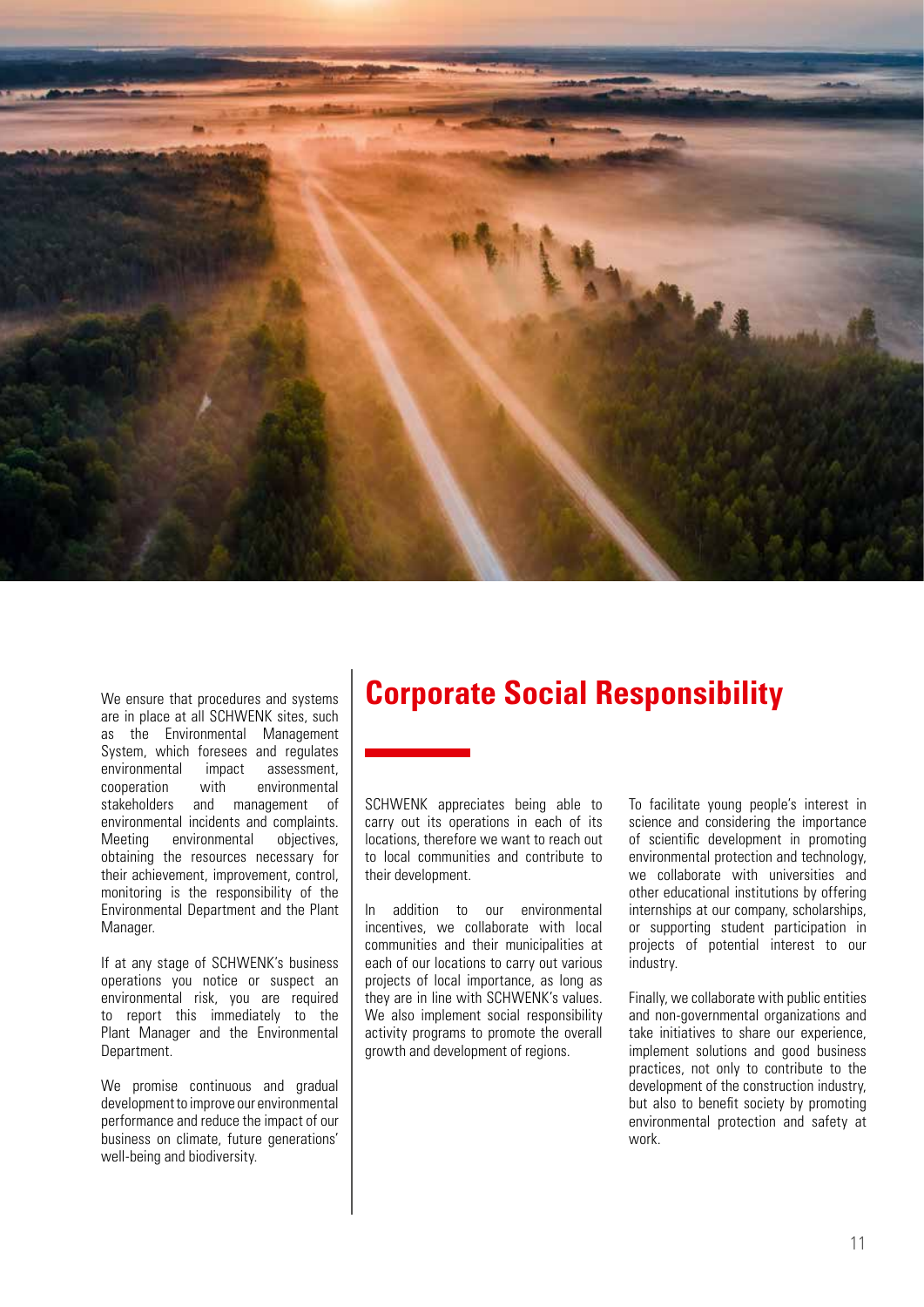## **FAIR BUSINESS PRACTICE**

**SCHWENK operates in an international environment and conducts its operations legitimately, both in accordance with applicable international law and directly applicable domestic laws at each location.**

We rely on the competence and professional experience of our employees to ensure that our operations comply with applicable laws, and each of you has a duty to regularly monitor compliance with the law in the areas of your responsibility.

Even though the laws applicable to our places of business may differ, there are a number of principles, which are important in maintaining fair business practice, that SCHWENK expects its employees to respect regardless of their location.

### **Conflict of Interest**

We respect the right to privacy of every employee, but at the same time we expect employees to ensure that their private lives do not conflict with the business interests of the company.

A conflict of interest arises when personal, social, financial or political interests overlap with professional responsibilities. A typical conflict of interest situation is when an employee, or employee's family members, relatives or friends, have a financial interest in a company that directly or indirectly acts as a supplier, client or contractor of SCHWENK, or when the employee benefits from transactions with such a company. When carrying out your work duties, you must always act in the best business interest of SCHWENK, not for your own benefit and driven by personal gain and avoid conflicts of interest as much as possible.

SCHWENK is aware that you may have friends, family members, relatives, acquaintances employed by or affiliated with our clients or suppliers. When SCHWENK is dealing with its business partners, you must ensure that your friendship and close relationships do not affect the best interests of SCHWENK, i.e., you must not take any decisions with respect to SCHWENK's business partners in conflict of interest situations with you. It is your responsibility to disclose your potential conflicts of interest to the Ethics Committee in a timely manner, even if you feel that the situation will not affect your work and involvement of management is not required. In case of doubt, proactive action will be considered to your benefit.

### **Additional Employment and Involvement in Other Companies**

Additional employment, whether as an employee with another employer, as a member of the board or advisory board of another company, or in any other status, is permitted only with prior agreement of the management and without prejudice to the legitimate interests of SCHWENK.

Any employment in companies competing with SCHWENK, its suppliers or clients is only permitted in individual cases and subject to prior approval by the management.

In any case, before you enter into an employment relationship with another employer or start up your own company, or become a board or advisory board member in your own or another company in parallel with employment at SCHWENK, you need to obtain approval from the management of SCHWENK, even if you feel that your new duties will not affect your current job responsibilities. Please keep in mind that the approval given by SCHWENK management is not unlimited and can be limited or revoked at the discretion of SCHWENK in accordance with applicable laws.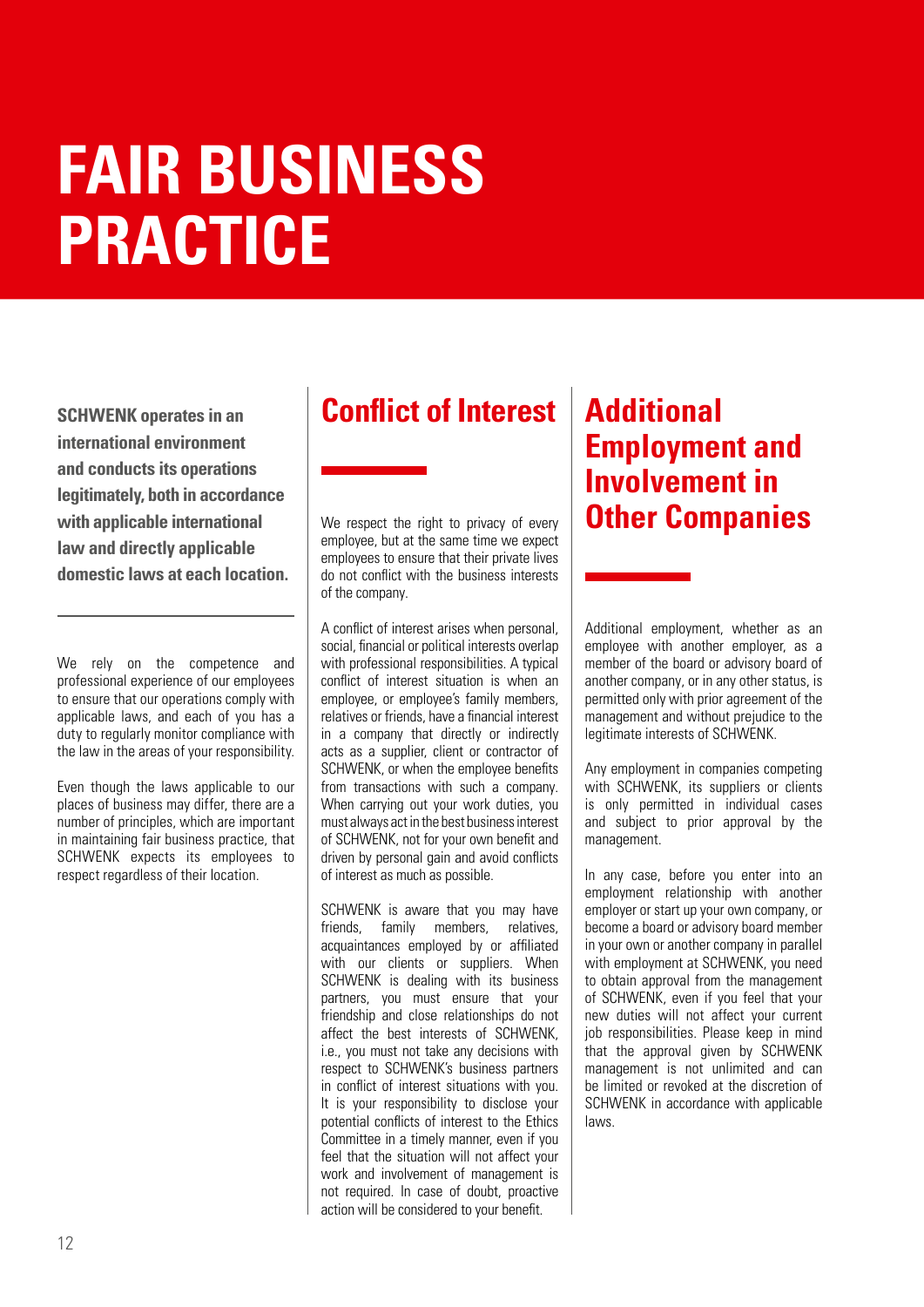

### **Prevention of Corruption, Gifts**

We express zero tolerance for bribery wherever our operations take place. This means that no employee of the company may give or promise or have another person give or promise on his or her behalf an unjustified advantage to a person in a responsible position, whether in the public or private sector. Small amounts or socalled "incentive" payments in exchange for speeding up the administrative process in the interest of the company are also not allowed. In addition, the company's employees must not accept or ask for any unjustified advantage either.

If you are being put under pressure to give a bribe, or if you suspect that another employee is involved in taking/giving a bribe, you must report it immediately in the manner set forth in this Code of Ethics.

A bribe is not always in the form of financial means, it can also be disguised as a gift. While gift giving is a legitimate way to build business relationships and show respect, they should never be used to influence the objectivity of the people with whom you are doing or planning to do business with. Always objectively evaluate the gifts received or intentions to give gifts and avoid giving or receiving expensive gifts or gifts unusual in the business environment.

Examples of gifts that are acceptable and appropriate in the business environment include promotional items, such as stationary, gifts of seasonal character, and impersonal items, often intended for common use in office. However, examples of inadequate and unacceptable gifts include cash or cash equivalents, such as checks, gift cards or gift certificates, and luxury items, such as expensive watches or pens, fine wine or expensive electronics. If you perceive the value of the gift to be received to exceed 100 EUR, approval of your supervisor is necessary.

Participation in an event organized by a supplier, client or other business partner is permitted only if there is sufficient and documented justification related to doing business and that the cost of the event is reasonable.

You must always ensure that gifts and other decency gestures are never used or done in business to gain or give an undue advantage, and you must also avoid potential situations where a gift or gesture can be misunderstood as such, even if it was not actually so intended.

Before giving or accepting a gift always consider how it would affect your and/ or the company's reputation if the act of giving or receiving the gift would become public.

### **Competition**

We stand for free and legitimate competition in all countries where SCHWENK operates. We comply with applicable competition laws at all our locations.

We must not agree with competitors on pricing, market distribution, production volumes, tendering, third party transactions and/or any other act or omission that has the purpose or effect of preventing, restricting or distorting competition. We do not abuse the market position of the company to implement price discrimination by making transactions dependent on purchasing other products or refusing the supply thereof. We do not take unlawful actions against competitors to stop their operation or to force them to leave the market.

You must consult with the Legal Department prior to drafting and signing contracts and before any action that affects, is likely to affect and/or relates to the field of competition law. It is impossible to completely avoid contact with competitors and it may as well be in full compliance with applicable laws (for example, if the competitor is also a client or supplier), but in all cases of doubt, you must consult the Legal Department prior to such contact.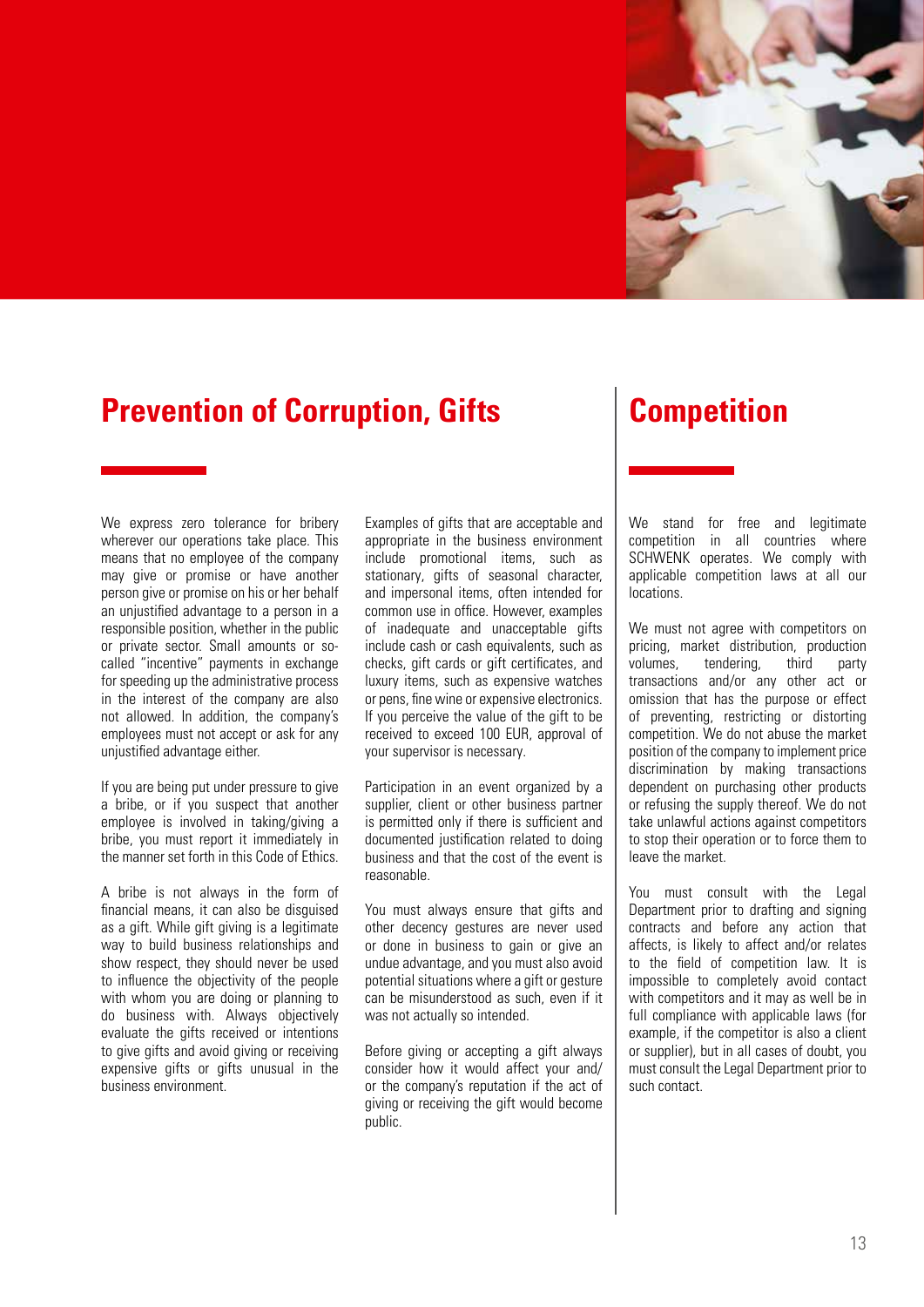#### **Competition law: what can and cannot be done**

- **n** information about markets and competitors shall be obtained only from public and legitimate sources. documenting those sources;
- attendance of meetings of industry associations/federations shall be preceded by an appropriate agenda, a signed list of participants and subsequently minutes of meeting signed by all participants;
- prior to handing over trading conditions, deal or promotional offers to suppliers or clients, feedback from the Legal Department shall be obtained;
- $\blacksquare$  it is not permitted to discuss current or future prices, costs, pricing mechanisms, sales strategies, discounts, promotions, special conditions for clients and any other issues that may affect the competitiveness of the business with your direct competitors or client competitors.
- $\blacksquare$  it is prohibited to discuss and agree, either internally or externally, on the following topics:
	- $\blacksquare$  limiting prices;
	- limiting clients or client types our clients may resell to;
	- demanding exclusivity  $\blacksquare$ from clients;
	- **blocking competitors** or distributors;
	- limiting sales territories or geographic markets.
- it is not permitted to discuss with third parties the corporate or business practices of other third parties.

**Money Laundering**

Money laundering is a process in which individuals or organizations try to hide the source of proceeds of crime or otherwise make this source of illegal proceeds appear legal, i.e., hide the trace of criminal origin so that its true source or its owner could not be identified.

If you have any concerns about payments or transactions, or if a party refuses to provide transaction or transaction identity information in the course of business, or if you suspect that they are involved in money laundering activities, you must immediately report your concerns in the manner set forth in this Code of Ethics, and you must withhold from the transaction until the legality of the transaction has been confirmed.

Often the best approach is to avoid unnecessary contact with competitors, especially, if your work or circumstances could give the impression that pricing, trading conditions and programs or other competition-related topics are being discussed. If a person in your presence starts talking about these topics, end the conversation. Make it clear to those around you that you do not want to participate in any anti-competitive agreements. Then contact the Legal Department immediately.

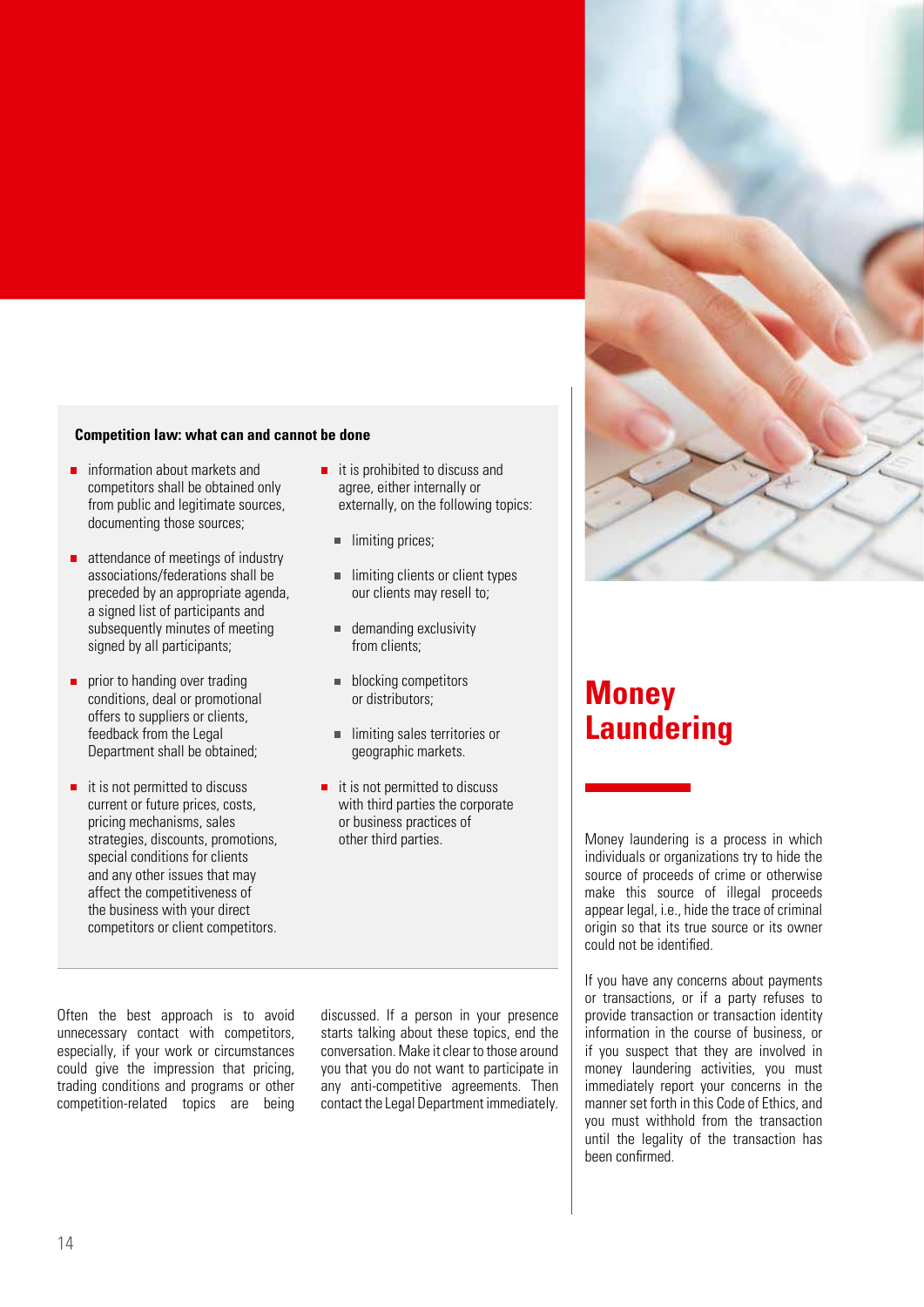#### **Money laundering attempts may include the following:**

- $\blacksquare$  a request is made to or from countries not related to the contract or invoices in question;
- **a** a request is made to carry out a transaction in a currency not specified in the relevant contract or invoices;
- a request to pay a large sum of money in cash is made;
- **a** a request includes third parties or intermediaries that do not have an obvious role in the transaction;
- $\blacksquare$  a third party has complex shareholder structures;
- $\blacksquare$  a third party refuses or is unable to identify the legal source of the funds.

You should be extra careful and alert when dealing with unusual client or partner transactions, and in case of suspicion, review and, if necessary, terminate cooperation with the respective client or partner.

We do not do business with individuals. companies and organizations subject to national or international sanctions. You are required to conduct client and business partner research prior to entering into a business relationship, with emphasis on clients and business partners whose country of origin or place of registration is outside the EU or EEA, or their true beneficiary is a non-EU citizen.

### **Fraud**

We do not tolerate fraud and fraudulent statements or deception in the business of SCHWENK.

Fraud can be defined as any intentional act or omission intended to deceive others, thereby causing the victim to suffer loss and/or allowing the perpetrator to profit.

You are prohibited from intentionally misrepresenting material facts on which others rely and which encourage others to act in a certain way in your dealings with other employees and the management, as well as in your relationships with clients and business partners, thereby causing damage to the company and third parties. In addition, it shall be remembered that deception is also possible when inadvertently or intentionally withholding material facts and thereby making the rest of the information misleading.

### **Transaction and Financial Records**

Transaction and financial records of our company must always be accurate and comply with regulatory requirements. Records include not only financial statements but also other documents such as the business plans, budget, cost statement and other supporting documents for our business decisions. We adhere to the generally applicable accounting principles, which state that data and other records must be completely accurate, timely, and systematic.

Not only employees of the Controllership Department, but also other employees are responsible for accurate and complete record keeping of transactions, business deals and finances. Employees who are responsible for coordinating transactions and concluding agreements on behalf of SCHWENK must ensure that all transactions involving the company are transparent and cost-effective. You must keep accounting records that are required by law and the company's internal requirements.

You may not engage in activities or dealings on behalf of SCHWENK for which you will not be able to answer questions or report on.

You must understand that keeping accurate business and financial records affects the reputation and credibility of our business and facilitates compliance with legal and regulatory requirements.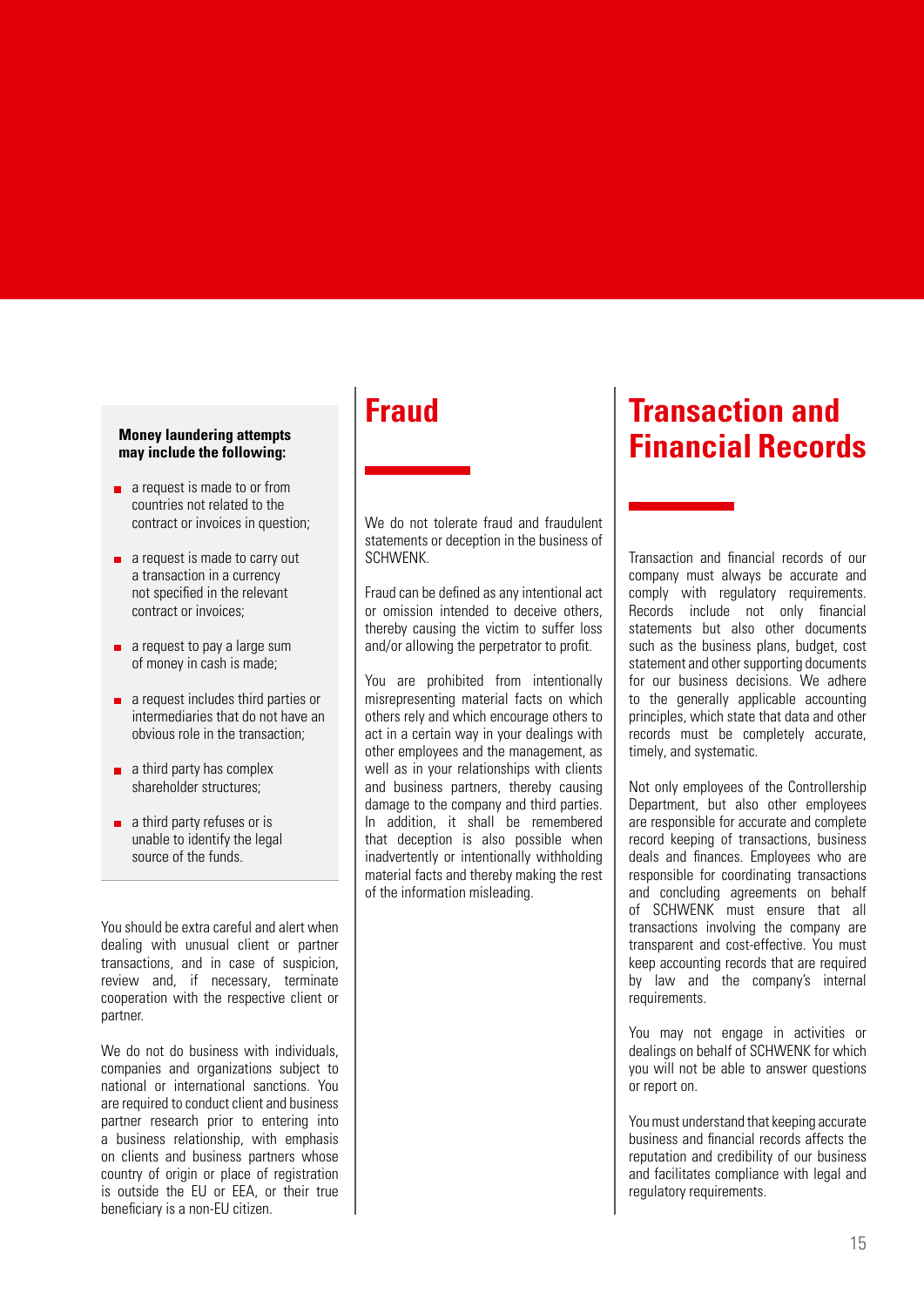## **RELATIONS WITH STAKEHOLDERS**

**Any action we take, even short-term, occasional communication with stakeholders, whether they are our clients, subcontractors, public entities, authorities or other partners, contribute to the public image of SCHWENK, and it is important to follow the principles set forth below in our relations with our stakeholders.**

### **Relations with Clients**

**The primary purpose of our business is to serve the interests of our clients and to add value to their business. We conduct our business in accordance with regulatory requirements and industry's best practices. Our relations with our clients are characterized by the following principles:**

- Advertising of our products and services is always true and accurate;
- $\blacksquare$  We offer our clients high quality goods and services according to the respective standards;
- $\blacksquare$  We provide accurate information on the quality and availability of our goods and services, delivery times and payment terms;
- $\blacksquare$  We promise our clients only what we can accomplish; if, due to unforeseen circumstances, we are unable to fulfil our promises to the client, we must, without undue delay, inform our supervisor and the client and find the best possible solution together;
- We collect client feedback regularly and use it to improve our products and services.

You must observe the above principles when dealing with clients and be respectful towards the representatives of clients in your daily communication.

We also encourage our clients to adhere to the principles of this Code of Ethics and applicable laws and regulations. You must report in the manner set forth in this Code of Ethics if our clients engage in illegal or unethical practices.

### **Relations with Suppliers**

We choose suppliers through fair tenders based on our needs and a set of objective criteria (competitive prices, quality, experience, ability to meet SCHWENK's health and safety requirements, adherence to sustainable business practices, etc.). We ensure equal treatment of all tenderers.

If you, as an employee, are responsible for procurement or otherwise coordinate dealings with suppliers, you must be able to demonstrate that the selection of each supplier has taken place through a fair tender, is economically founded and is recorded pursuant to principles described in this Code of Ethics.

We also expect our suppliers to follow the same good business practices as we do to deliver quality and reliable products and services. In our supply chain we encourage suppliers to adhere to the ten principles of the UN Global Compact and expect them to prevent any form of corruption, respect human rights and international labour standards, and promote responsible environmental practices.

We encourage our suppliers to adhere to the standards and regulations of this Code of Ethics. You must report in the manner set forth in this Code of Ethics if you have any suspicion that the company's suppliers engage in illegal or unethical practices.

It is important for us to choose suppliers that support our values and deliver high quality products and services.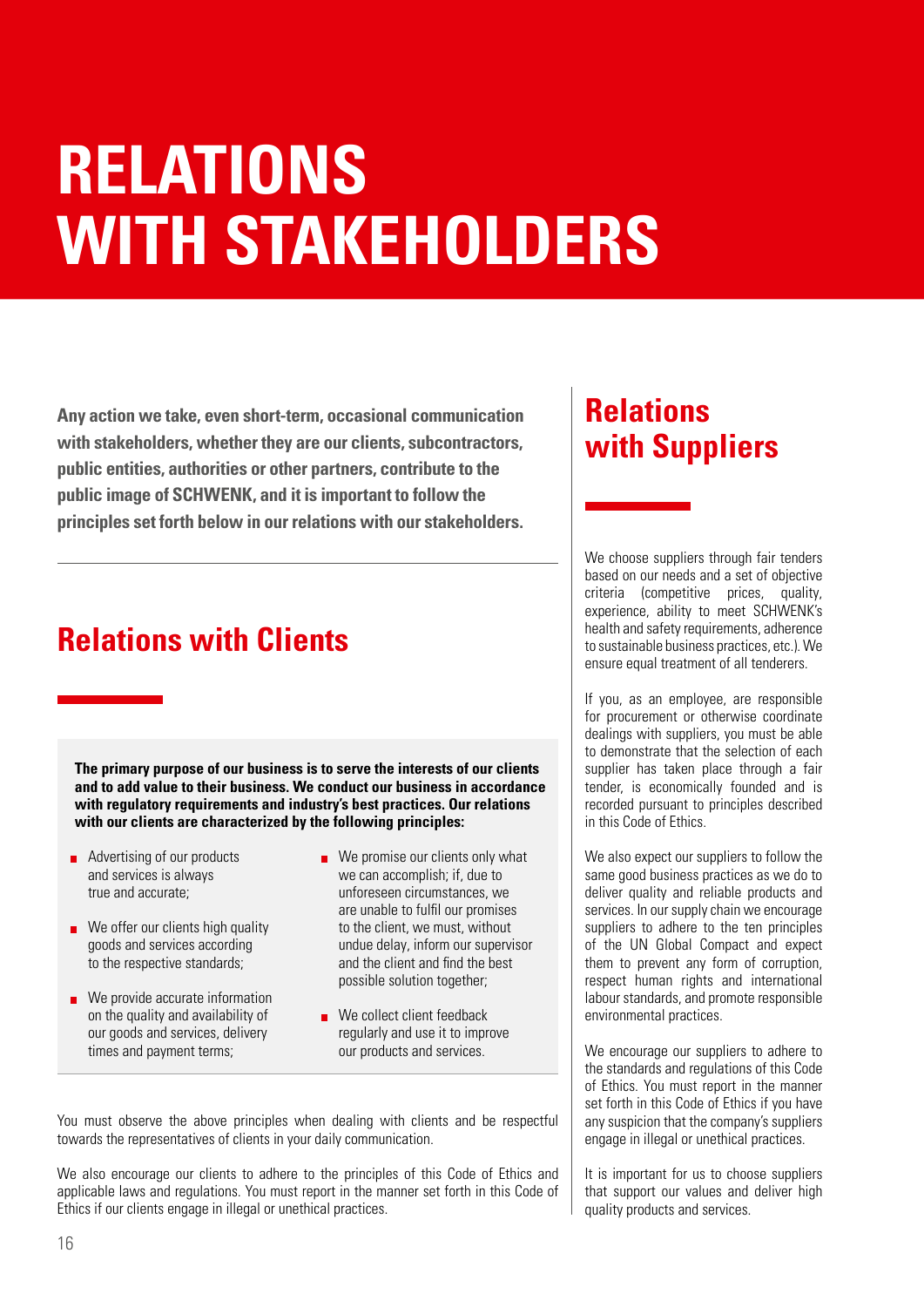

#### **Relations with the Public**

We often employ local people and work with local suppliers and contractors, so maintaining a good relationship with local communities and the public in general is very important to us.

We do business sustainably. We are building a better future by interacting with the society and considering its needs and legitimate interests.

We actively engage in public debate. engage with various stakeholders in initiatives that benefit the public, and, where appropriate, offer our expertise and experience in law-making, as well as preparing political and legal decisions.

**Relations with Public Administration, Municipalities and Their Capital Companies**

In our dealings with state and municipal authorities, as well as state and municipal capital companies, we act in accordance with the applicable laws and regulations, this Code of Ethics and SCHWENK's policies.

Before establishing contact with state and municipal authorities, state and municipal capital companies or any representatives of the above, you must make sure that you have the authority to cooperate with them on behalf of SCHWENK and that you understand the applicable laws, the Code of Ethics and SCHWENK's policies. In case of any questions, uncertainties or doubts, please check with the Legal Department before contacting state and municipal authorities, as well as state and municipal capital companies.

We cooperate with and participate in the procedural activities of state authorities in the cases prescribed by law conducted not only within our company, but also within our clients and partners.

#### **Communication and Use of Social Media**

Outside of the company, including on social media, you may not make any statements<br>about its nerformance initiatives about its performance, processes, business plans or other internal matters and events without express authorization. It is also prohibited to publicly comment on competitors' actions and make assumptions or comments about market rumours. However, it is permitted and furthered to share on your private social media accounts information already posted on company's official social media accounts.

In the event that you are contacted by an external stakeholder, such as a media representative, analyst, non-governmental organization or investor representative, asking for your views on the company, its activities, you must immediately notify the Communication Department, the main task of which is to manage internal and external communication channels of the company, and wait for its instructions.

Only SCHWENK's official representatives or specially designated employees are authorized to provide information on the company to the media, analysts or other external parties, and such communication must be coordinated with the Communication Department.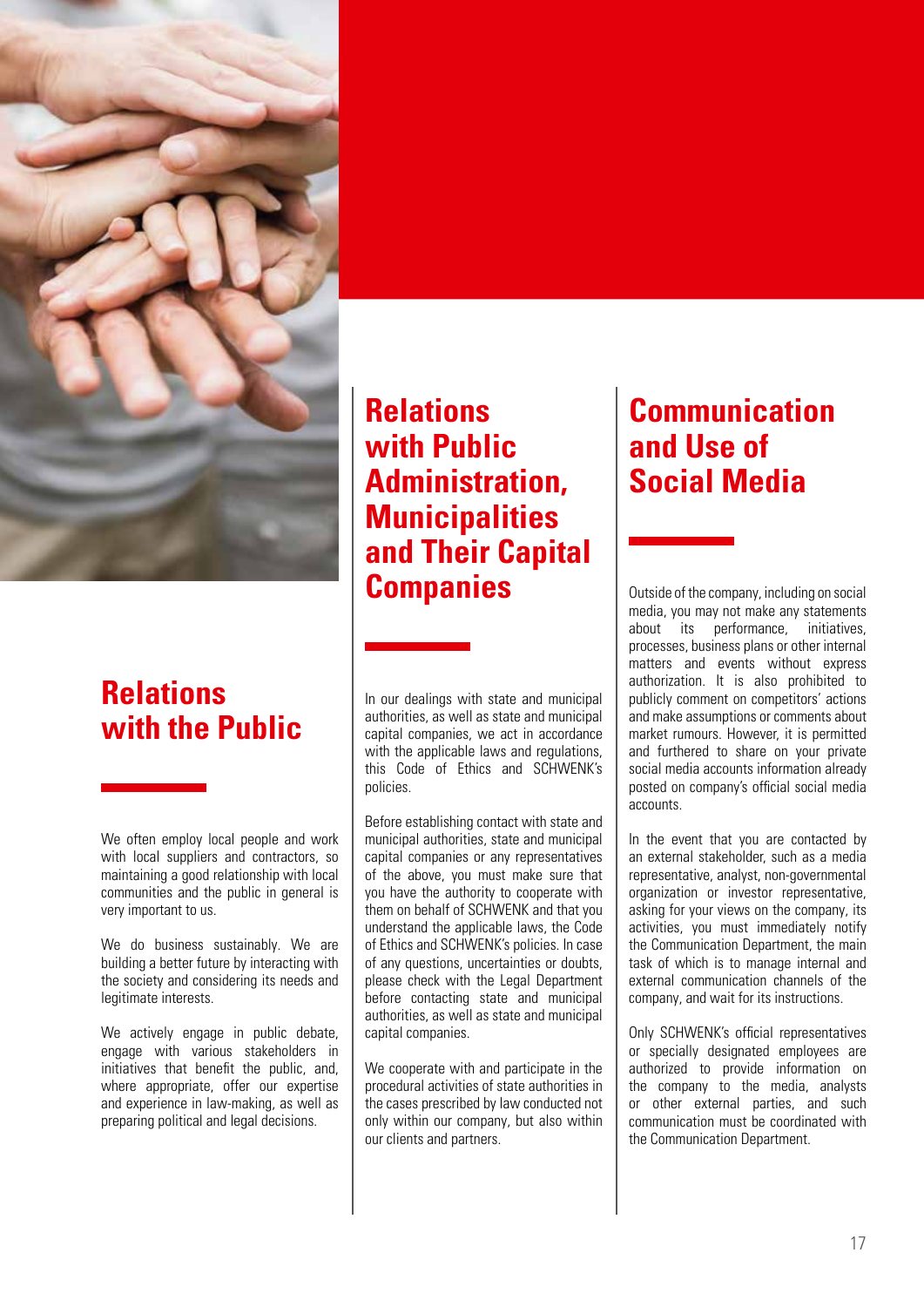### **PROTECTION OF SCHWENK'S RESOURCES**

**All of the company's assets and resources are dedicated to achieving SCHWENK's business goals and long-term success.**

The company's resources include company's assets such as monetary funds, products and raw materials, any business information obtained in the course of work, intellectual property, real estate, company vehicles, machinery, equipment, spare parts, tools, employee hours and work results, computer systems and software, telephones, wireless communication devices, copiers et al.

You should use the company's resources only for legitimate business purposes and remember that they are not primarily for personal use. You are also expected not to use the company's resources for illegal, inappropriate or unethical purposes.

Personal use of the company's resources is permitted only if provided for by the company's internal policies, regulations or subject to management's approval. Limited reasonable personal use of tools such as computers, e-mail, phones, and the internet may be acceptable provided that such use does not result in unreasonable costs and does not interfere with the performance of work duties.

You must refrain from using social networks for personal purposes during working hours, especially, while using company devices and internet connection provided by the company. Use of social networks or internet during working hours is allowed if it is a part of your work duties or for purposes of fulfilment of a work-related task. Above all, it is your responsibility to ensure that any use of social networks or internet during working hours, regardless of its purpose, does not hinder your focus and productivity towards your work duties.

It is forbidden to create, view, store, request or distribute any content that is offensive, illegal or inappropriate through the use of the company's devices. This includes material that is frightening. threatening, abusive, discriminatory or sexually explicit.

It is your responsibility to ensure that the company's resources made available to you are not damaged, wasted or stolen. The consequences of unauthorized physical misappropriation of the company's resources, or wasting, damaging the company's resources, or deliberate misrepresentation of the company's time and other resources used may result in termination of employment and initiation of criminal proceedings.

The principles of protecting the company's resources described here also apply to any property and information entrusted to SCHWENK by its business partners. You must respect and take into consideration the ownership rights of others and you must not allow any unlawful use of the property owned by others in SCHWENK's operations.

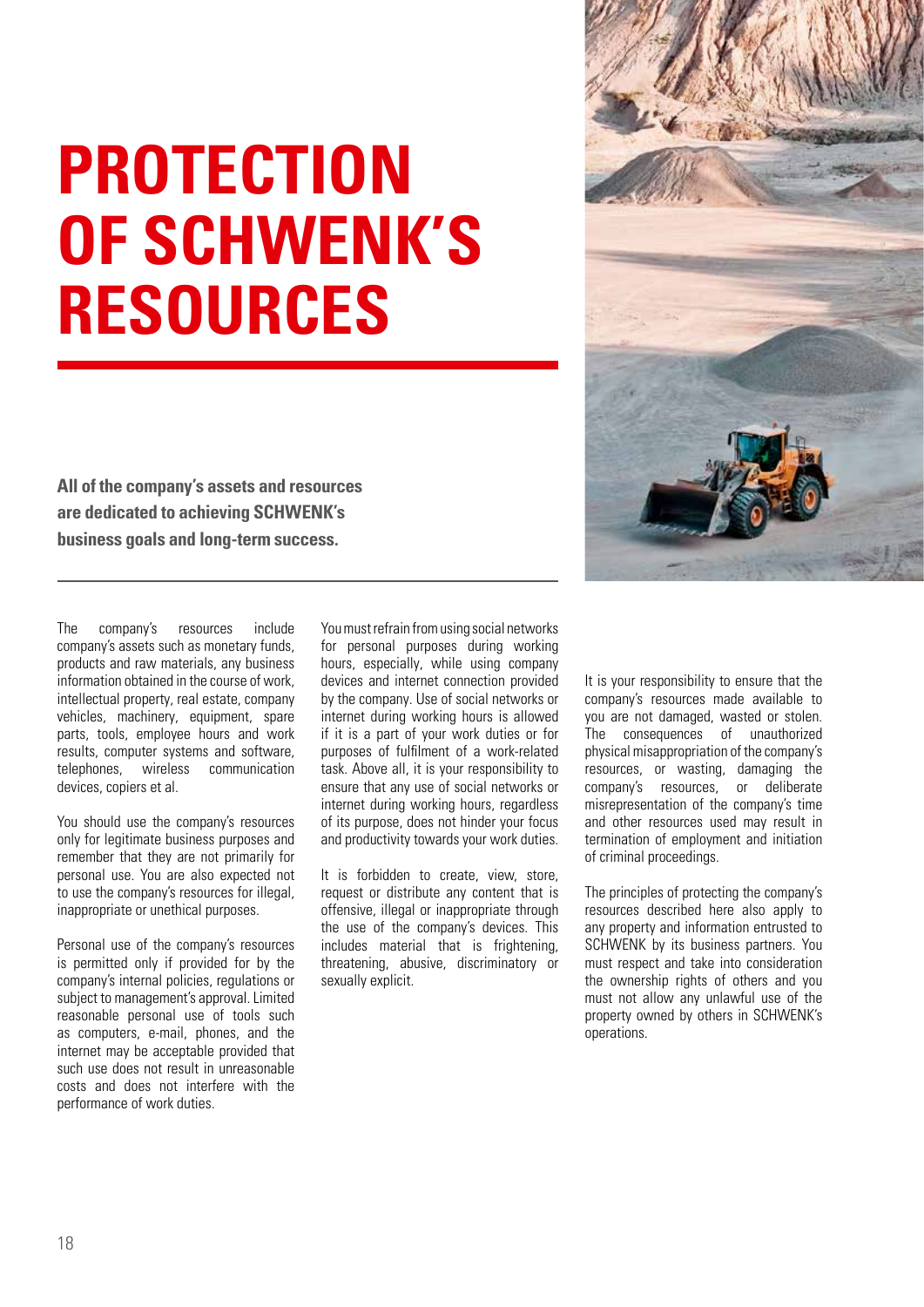#### **Protection of Information**

SCHWENK protects its trade secrets and other business-related information, as well as the trade secrets and business information of its clients, suppliers and other business partners, including personal data, obtained by SCHWENK either directly or indirectly in the course of cooperation and business relations, hereinafter – Confidential Information.

Confidential Information includes information concerning price quotes, sales and/or marketing proposals, branding strategies, creative designs and concepts, technical data, web designs, trade secrets and know-how, research, product plans, products, customer technical requirements, software, programming techniques, algorithms, services, suppliers, supplier lists, customers, employee lists, customer lists, markets, developments, inventions, processes, technology, designs, drawings, engineering, apparatus, techniques, hardware configuration information. marketing, forecasts, business strategy, finances.

Many of you have access to or are provided with Confidential Information in the course of performing your work duties. You must understand that Confidential Information about SCHWENK is the property of our company, while Confidential Information about third parties is the property of those third parties.

It is your responsibility for legal and ethical reasons, to protect Confidential Information and use it solely for the performance of your work duties. You must not disclose such Information to anyone outside the company, including your family and friends, except when required in accordance with your work duties, when you are legally authorized to do so, or when required by persons prescribed by law in accordance with the procedures prescribed by law.

If you suspect unauthorized disclosure of Confidential Information or have doubts about the legal basis why certain information has been made available to you, contact the Legal Department.

You are also responsible for limiting the circulation of Confidential Information within the company  $-$  this information shall only be shared among employees on a need-to-know basis.

Confidential Information must not be disclosed even after termination of employment with SCHWENK.

Unauthorized use, disclosure or dissemination of Confidential Information may result in termination of your employment relationship, as well as civil or criminal liability.

Be careful not to accidentally disclose Confidential Information in conversations or while using documents, company computer, e-mail in public places or sending unencrypted digital data (via USB flash drives, CDs/DVDs, e-mail attachments) outside the company.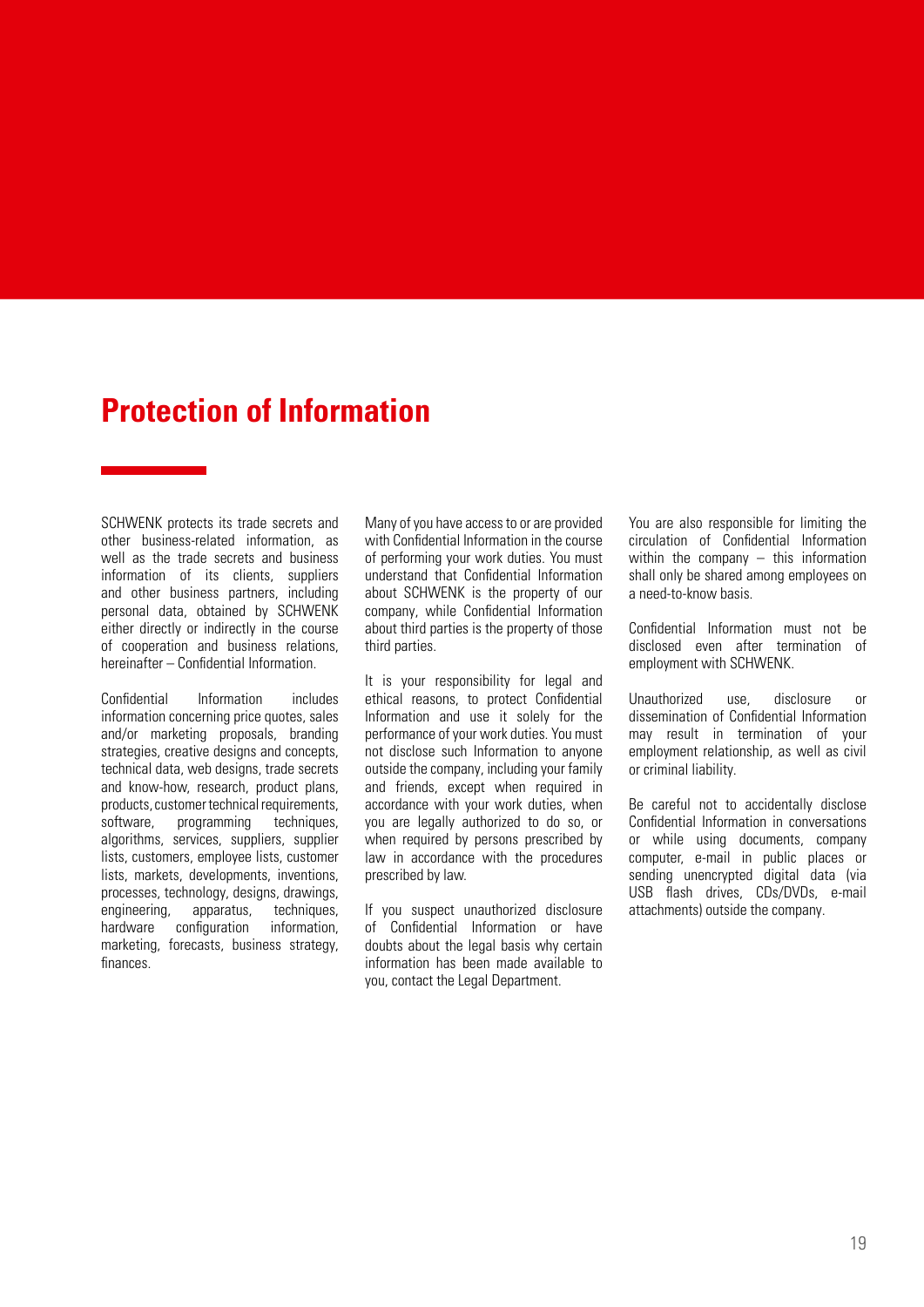

### **Personal Data**

SCHWENK respects the privacy rights of all its employees and representatives of its business partners. We treat personal data responsibly and in accordance with all applicable personal data protection laws.

We have implemented all legal and organizational measures required by law to ensure safe processing of personal data within our company and the information systems we use. We grant our employees access to personal data only on a need-to-know basis.

**If you have access to personal data (any information, by which you can or could identify a person) in the course of performing your work duties and/or carry out any activities with personal data in the course of performing your work, you are required to:**

- $\blacksquare$  act in accordance with the applicable personal data protection laws;
- act in accordance with  $\blacksquare$ contractual obligations;
- obtain, use and process personal data only for the performance of your duties and for legitimate business purposes;
- limit access to personal data to persons who need to know it for the purpose of performing their duties and for legitimate business purposes (need-to-know basis);
- report any possible leakage of personal data to the Legal Department immediately.

We have procedures in place to address incidents where personal data may be compromised due to unauthorized access, disclosure or loss of personal data, and you are required to comply with them.

As far as personal data is concerned, you must comply with the above rules on the protection and non-disclosure of Confidential Information.

### **Intellectual Property**

Intellectual property refers to inventions, business methods, know-how, trade secrets, patents, copyrights (literary and artistic pieces, software, video, design) and trademarks (names and logos).

Considering the above, any improvement, innovation or development, know-how arising in the course of business activities or arising, directly or indirectly, from the performance of your or other SCHWENK employees' duties shall be the property of SCHWENK and shall be considered SCHWENK's intellectual property.

You must protect the intellectual property of SCHWENK and comply with the above non-disclosure rules for the protection of Confidential Information.

It is your responsibility to ensure that SCHWENK's trademarks, such as the name and logo, are used consistently and in coordination with the Communication Department.

SCHWENK recognizes and respects the intellectual property of third parties and intends to prevent and avoid the consequences of potential infringement of third-party rights. You must strictly refrain from using third party intellectual property unless previously authorized by the third party, and in case of doubt contact the Legal Department.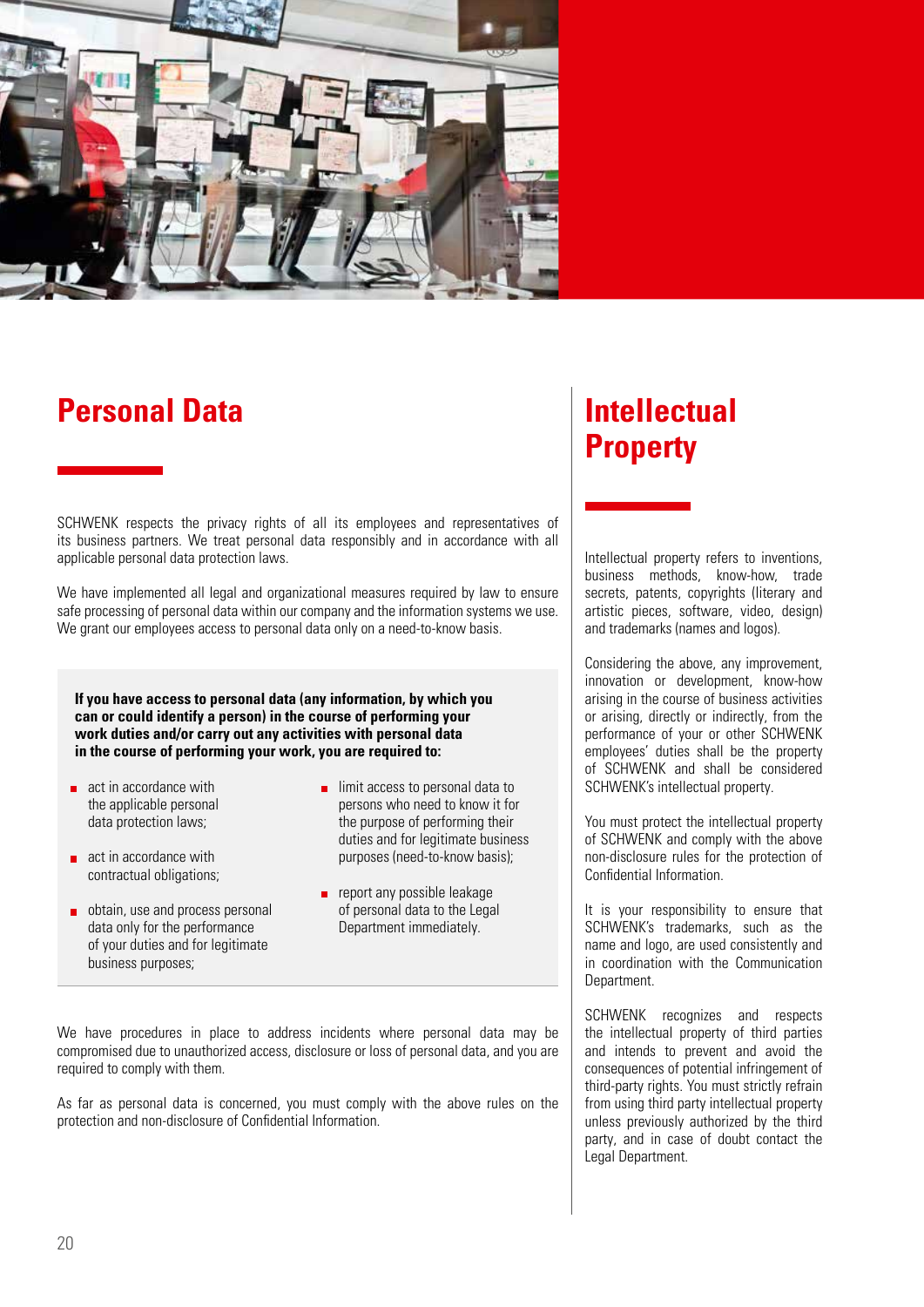### **RESPONSIBILITY OF MANAGERS**



**SCHWENK's internal culture is influenced by many factors, and one of the most important factors is the competence and attitude of managers. People who are entrusted by the company to manage other employees play a special role in shaping our company's culture and work environment.** As managers, you are responsible for ensuring that there are no unlawful acts or breaches of this Code of Ethics within your area of responsibility that could have been prevented or limited by appropriate supervision. It is your responsibility to ensure that your employees comply with this Code of Ethics, and you are encouraged to discuss it and related matters with your employees.

You must set an example for your team regarding compliance with this Code of Ethics and create an environment where employees are encouraged to freely express their views, including constructive criticism, about the work process and to share their concerns about compliance with the Code of Ethics.

You must not encourage or coerce employees to violate ethical principles or the law for commercial gain or personal gain.

If an employee, with good intentions in mind, reports to you as a manager possible breaches of this Code of Ethics, you must ensure that the employee is protected from any adverse treatment as a result of such reporting, even if the report proves to be unfounded. You must forward the reports to the Ethics Committee.

SCHWENK believes that trust between the manager and the manager's subordinates should work both ways. If you, as an employee, believe that your manager should do more to develop a culture of ethics and compliance in the workplace, or that your manager violates the principles of the Code of Ethics, talk about it with your manager or report as required by the Code of Ethics.

The term "employees" in this section also includes subcontractor employees.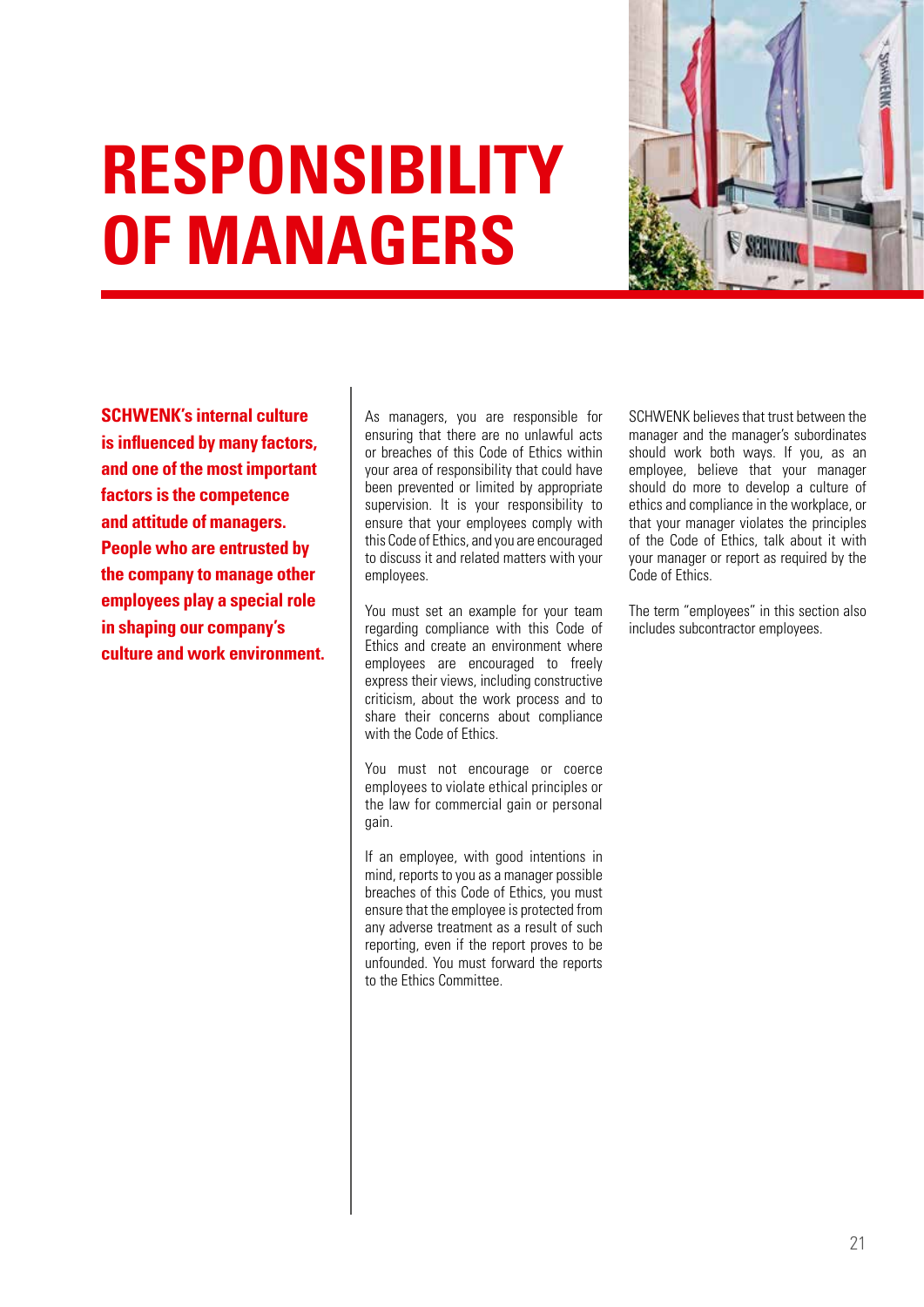### **COMPLIANCE WITH THE CODE OF ETHICS AND REPORTING OF BREACHES**



**Each employee is personally responsible for compliance with this Code of Ethics. The requirements of the Code of Ethics must be met at any point in SCHWENK's operations and throughout the chain of operations.**

Breach of the Code of Ethics will trigger a corresponding reaction resulting in not only potential disciplinary action but may also result in dismissal from the company depending on the degree of the breach. In case of unlawful conduct, breaches of the Code of Ethics will be reported to the appropriate authorities for further investigation.

The company understands that errors and dishonesty may occur in the work process, but it is your responsibility to assist in the timely detection, correction, and prevention of errors and dishonest practices. If you see any process or transaction going erroneously or in a nontransparent manner, or if you suspect a colleague has taken, or intends to take an action that may be contrary to this Code of Ethics, you must report it immediately in accordance with the procedure prescribed herein, even if the report may prove to be unfounded.

If you observe yourself or someone else regularly using phrases such as "it has always been done this way", "everyone does it", "maybe just this time", "no one will find out", think carefully about the action planned, ask your supervisor for help or report in accordance with the procedure prescribed herein.

**If you find yourself in a situation where you have doubts about the compliance of potential conduct with the Code of Ethics, first ask yourself the following questions:**

- Is it legal?
- Is it ethical?
- What resonance will my decision make?
- Can my actions negatively affect the trust of clients and other stakeholders of SCHWENK?
- What would be my attitude towards such conduct if someone else had done it?

If the answer to any of the above questions is negative in its nature, raises concerns or you are not sure about the answer, consult with your supervisor, the Legal Department or any of the Ambassadors of the Code of Ethics.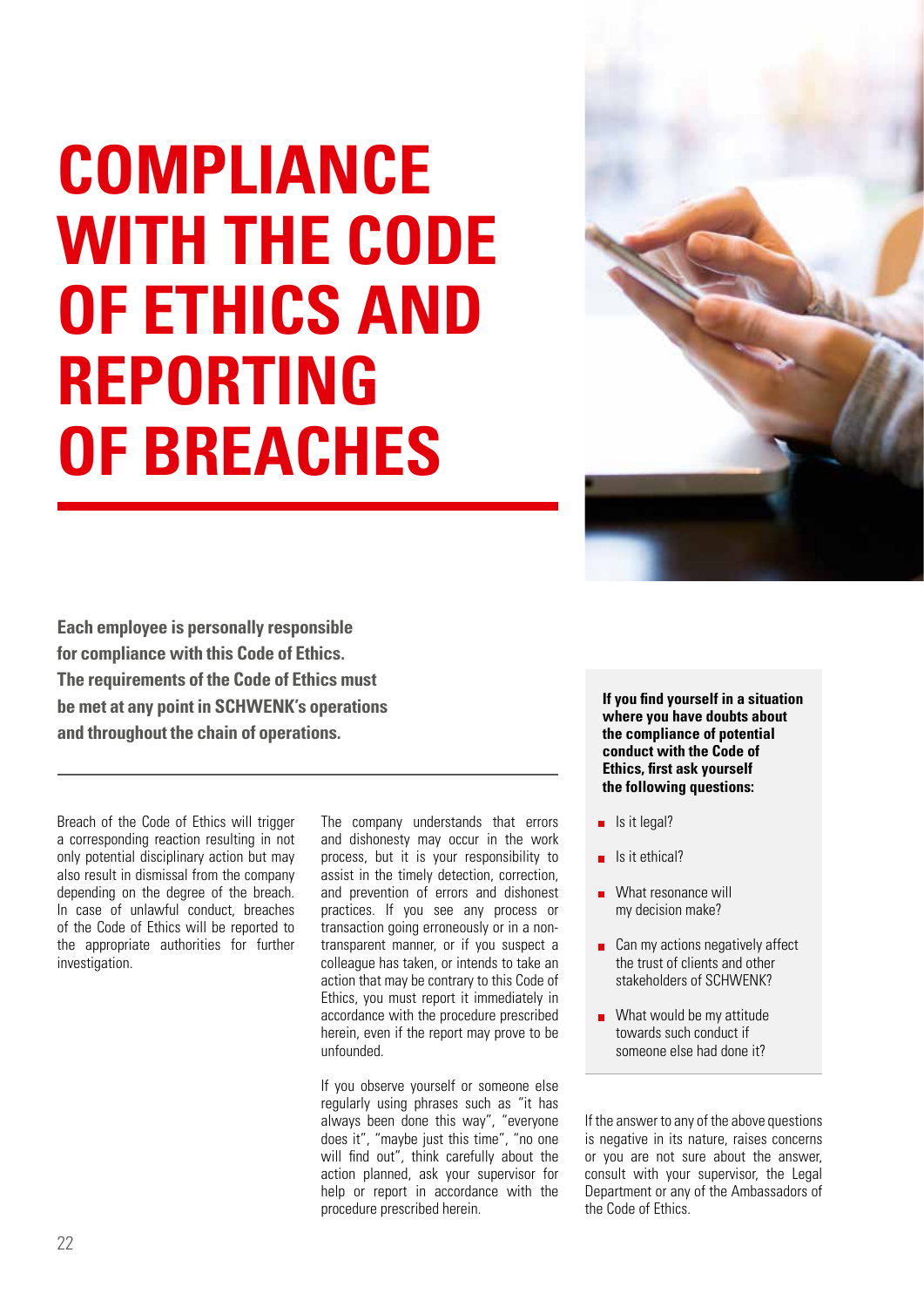The Ambassadors of the Code of Ethics are your fellow employees with outstanding professional and ethical behaviour appointed by the Management Board of SCHWENK Latvija. They are your confidants to whom you can safely turn for advice and report concerns, as well as potential breaches regarding the Code of Ethics without fear of retaliation.

In order to promote freedom of reporting impartial review of the report and to ensure that the recipient of the report is not the person who the report is about, the company provides several channels of communication to report a possible breach of the Code of Ethics.

**Report potential breaches of the Code of Ethics, as well as any other questions related to this Code of Ethics to the following departments/persons, either in person, by e-mail, or in writing:**

- Ethics Committee, e-mail address: code@schwenk.lv;
- **Ambassadors of the** Code of Ethics;
- Legal Department;
- HR Department;
- vour supervisor/head of department.

You can also submit your report anonymously but revealing your identity will make it easier to review the report. If you have revealed your identity, we will take reasonable precautions to prevent you from being adversely affected by the reporting.

Your report will be reviewed by the Ethics Committee formed to evaluate and ensure the compliance of SCHWENK's operations with the requirements of the Code of Ethics, which acts in accordance with the operating rules of the Ethics Committee. The Ethics Committee consists of four permanent members and, if applicable according to the operating rules of the Ethics Committee, one or more ad hoc members. Permanent members of the Ethics Committee are the CEO, CFO and Directors of HR and Legal areas. Other Directors may become ad hoc members of the Ethics Committee. Review of reports is carried out in a confidential, diligent, professional, objective, comprehensive, timely and legal manner. No retaliation against a reporter is tolerated by the company.

Reports regarding potential breach of the Code of Ethics by any of Directors will be reviewed by the CEO and CFO. Reports regarding potential breach of the Code of Ethics by the CEO or CFO should be sent to the Managing Director of SCHWENK Building Materials Group.

All matters concerning application and supervision of the Code of Ethics in SCHWENK business units in Northern Europe (other than in Latvia) are resolved and decided by the CEO and CFO. When dealing with potential breach of the Code of Ethics the CEO and CFO have the right to appoint on a case-by-case basis other members of the Ethics Committee to assist with the investigating process.

#### **Whistleblowing**

In addition to reporting channels mentioned above, SCHWENK also acknowledges the employees' right to report unlawful or unethical conduct by the company or its employees by using the whistleblowing mechanism.

When doing so, you must explicitly indicate in your report that it is to be considered as a whistleblowing report, as well as observe other provisions stated in the applicable law regarding whistleblowing. We, in turn, will be able to treat your report as confidential and protect your identity and comply with other provisions in accordance with the applicable law.

Whistleblowing reports will be reviewed by the Ethics Committee and must be sent electronically to its e-mail address code@schwenk.lv.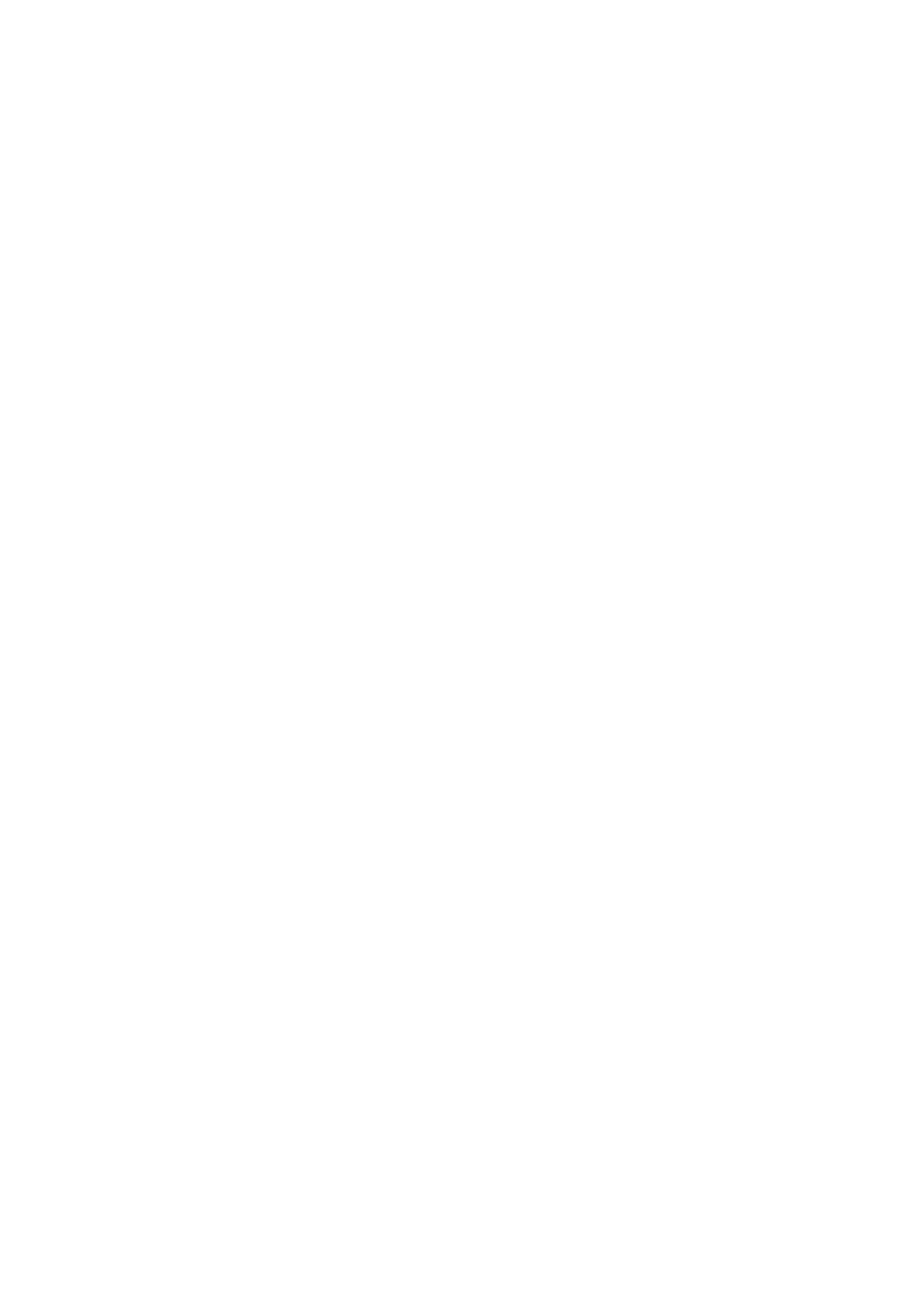## **LETTER OF COMMITMENT**

Hereby I acknowledge that I have received the SCHWENK Code of Ethics, I will read it, and in case of necessity I will ask questions to fully understand the values and standards of behaviour in our organization.

I understand that compliance with the Code of Ethics is mandatory for every employee of SCHWENK Northern European business units. I also believe that by complying with the Code of Ethics we all contribute to the creation of a better working environment, in which we can become better professionals and individuals. I confirm that I am in compliance with these standards and that I have disclosed any actual or potential conflicts of interest. In addition, I understand that the Code of Ethics is available on web pages of SCHWENK Northern European business units, that I have received its hard copy, and that I need to consult it whenever I have a question or concern.

Place and date:

Name and Surname:

Signature: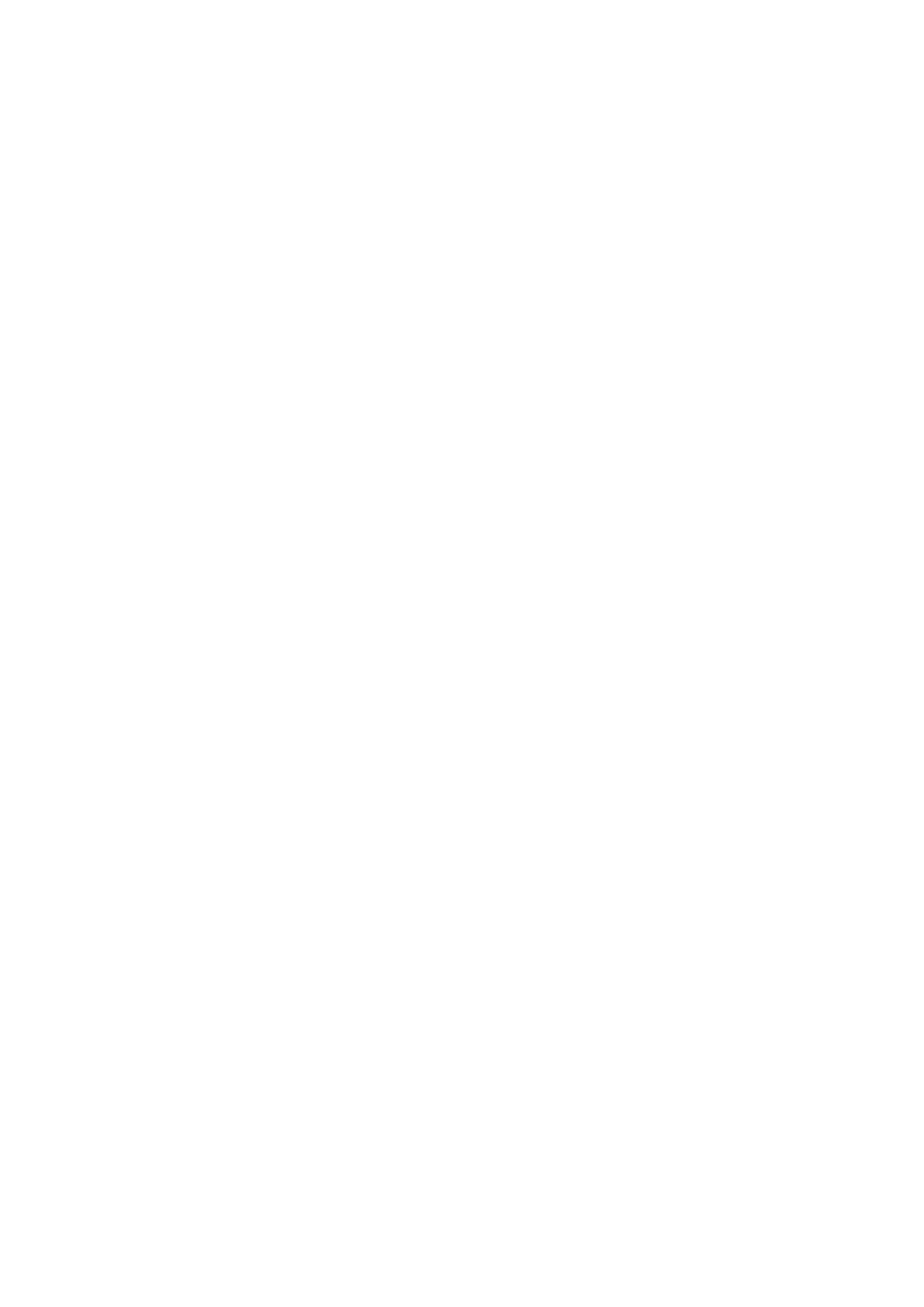